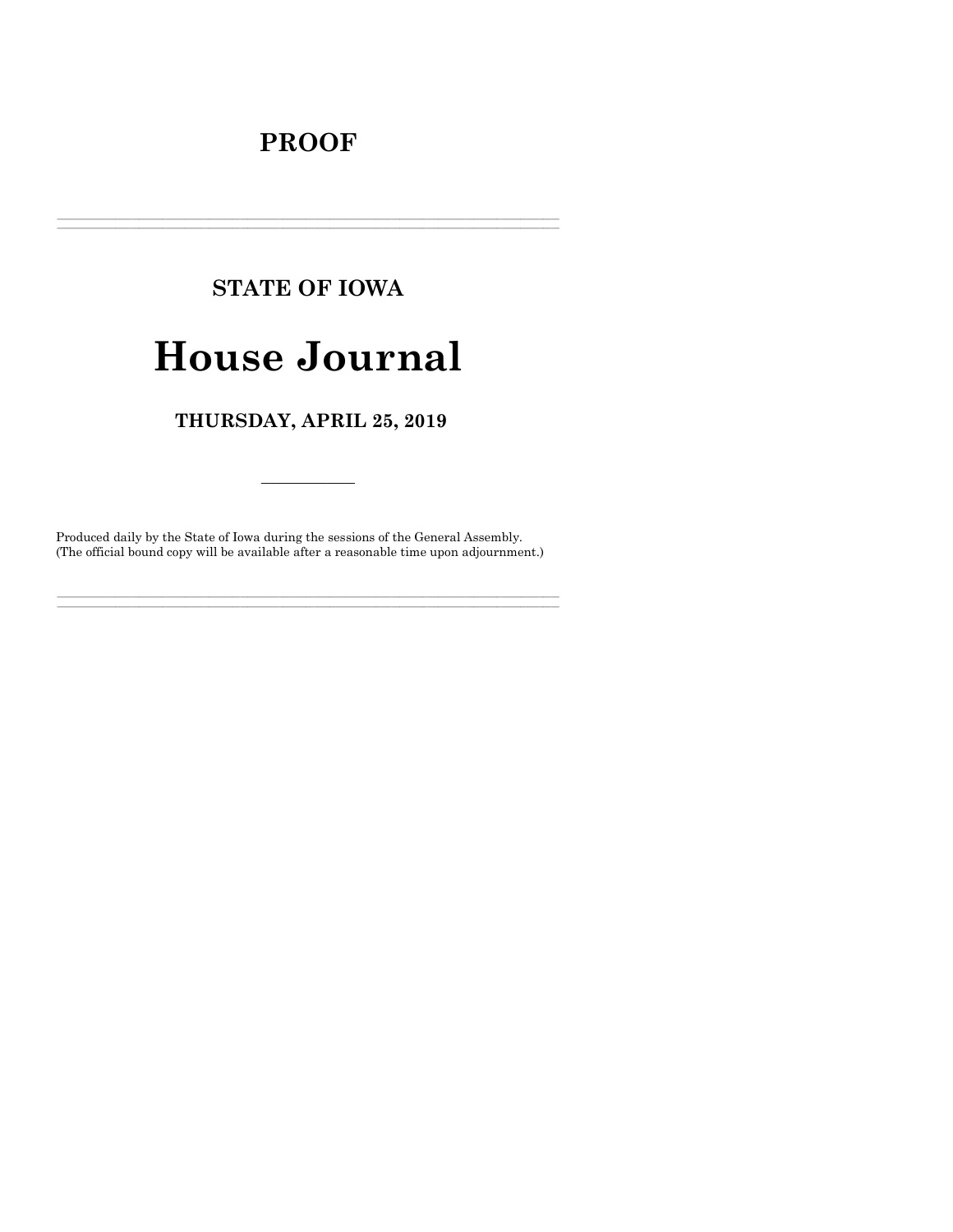### **JOURNAL OF THE HOUSE**

One Hundred-second Calendar Day - Sixty-second Session Day

Hall of the House of Representatives Des Moines, Iowa, Thursday, April 25, 2019

The House met pursuant to adjournment at 8:31 a.m., Speaker Upmeyer in the chair.

Prayer was offered by Pastor Elaine Siemsen, Immanuel Lutheran Church, Cresco. She was the guest of Bloomingdale of Worth.

#### PLEDGE OF ALLEGIANCE

The Pledge of Allegiance was led by Morgan Rassel, Page from Kingsley.

The Journal of Wednesday, April 24, 2019, was approved.

The House stood at ease at 8:37 a.m., until the fall of the gavel.

The House resumed session at 3:16 p.m., Windschitl of Harrison in the chair.

#### MESSAGES FROM THE SENATE

The following messages were received from the Senate:

Madam Speaker: I am directed to inform your honorable body that the Senate has on April 25, 2019, passed the following bill in which the concurrence of the Senate was asked:

[House File 328,](https://www.legis.iowa.gov/legislation/BillBook?ga=88&ba=HF328) a bill for an act relating to the definition of vulnerable elder.

Also: That the Senate has on April 25, 2019, passed the following bill in which the concurrence of the Senate was asked:

[House File 422,](https://www.legis.iowa.gov/legislation/BillBook?ga=88&ba=HF422) a bill for an act relating to the provision of health care services via telehealth for the civil commitment unit for sexual offenders.

Also: That the Senate has on April 25, 2019, passed the following bill in which the concurrence of the Senate was asked: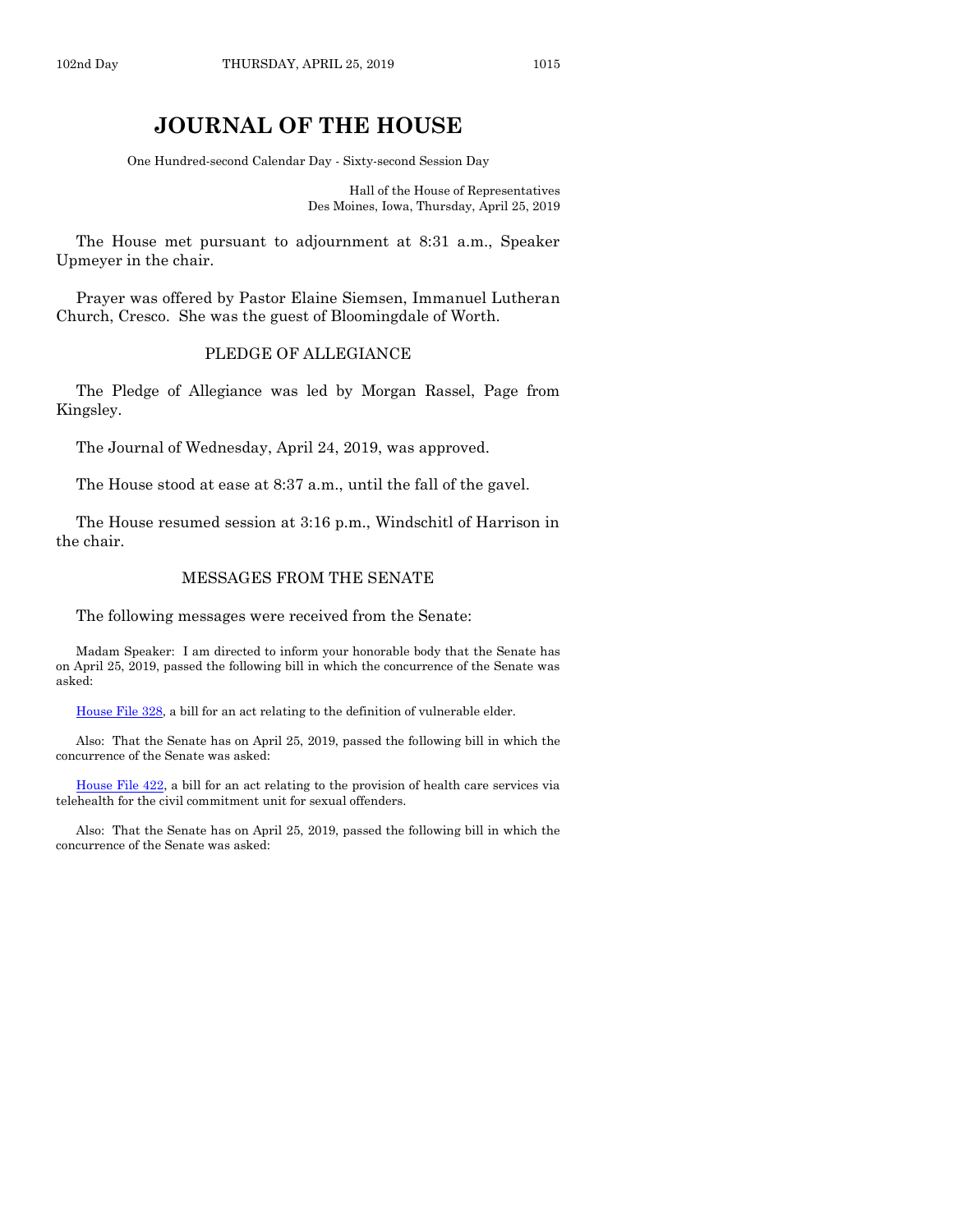[House File 485,](https://www.legis.iowa.gov/legislation/BillBook?ga=88&ba=HF485) a bill for an act concerning state purchasing requirements relating to targeted small business procurement goals.

Also: That the Senate has on April 25, 2019, passed the following bill in which the concurrence of the Senate was asked:

[House File 642,](https://www.legis.iowa.gov/legislation/BillBook?ga=88&ba=HF642) a bill for an act relating to the release of certain confidential information by the department of human services to multidisciplinary teams and making penalties applicable.

Also: That the Senate has on April 25, 2019, passed the following bill in which the concurrence of the Senate was asked:

[House File 768,](https://www.legis.iowa.gov/legislation/BillBook?ga=88&ba=HF768) a bill for an act relating to agricultural development, by providing for the Iowa finance authority, a beginning farmer tax credit program, fees, and including effective date and retroactive applicability provisions.

Also: That the Senate has on April 25, 2019, passed the following bill in which the concurrence of the Senate was asked:

House [File 778,](https://www.legis.iowa.gov/legislation/BillBook?ga=88&ba=HF778) a bill for an act relating to taking a capital gain deduction for the sale of real property used in a farming business.

Also: That the Senate has on April 25, 2019, passed the following bill in which the concurrence of the House is asked:

[Senate File 228,](https://www.legis.iowa.gov/legislation/BillBook?ga=88&ba=SF228) a bill for an act relating to bioscience-based economic development, the establishment of a bioscience development corporation, and membership on the Iowa innovation council.

Also: That the Senate has on April 25, 2019, concurred in the House amendment and passed the following bill in which the concurrence of the Senate was asked:

[Senate File 306,](https://www.legis.iowa.gov/legislation/BillBook?ga=88&ba=SF306) a bill for an act establishing a lake Manawa state park user fee pilot program and a Waubonsie state park user fee pilot program.

W. CHARLES SMITHSON, Secretary

#### INTRODUCTION OF BILL

**[House File 786,](https://www.legis.iowa.gov/legislation/BillBook?ga=88&ba=HF786)** by committee on Appropriations, a bill for an act relating to state and local finances by making appropriations, providing for legal and regulatory responsibilities, providing for other properly related matters, and including effective date, applicability, and retroactive applicability provisions.

Read first time and placed on the **Appropriations calendar.**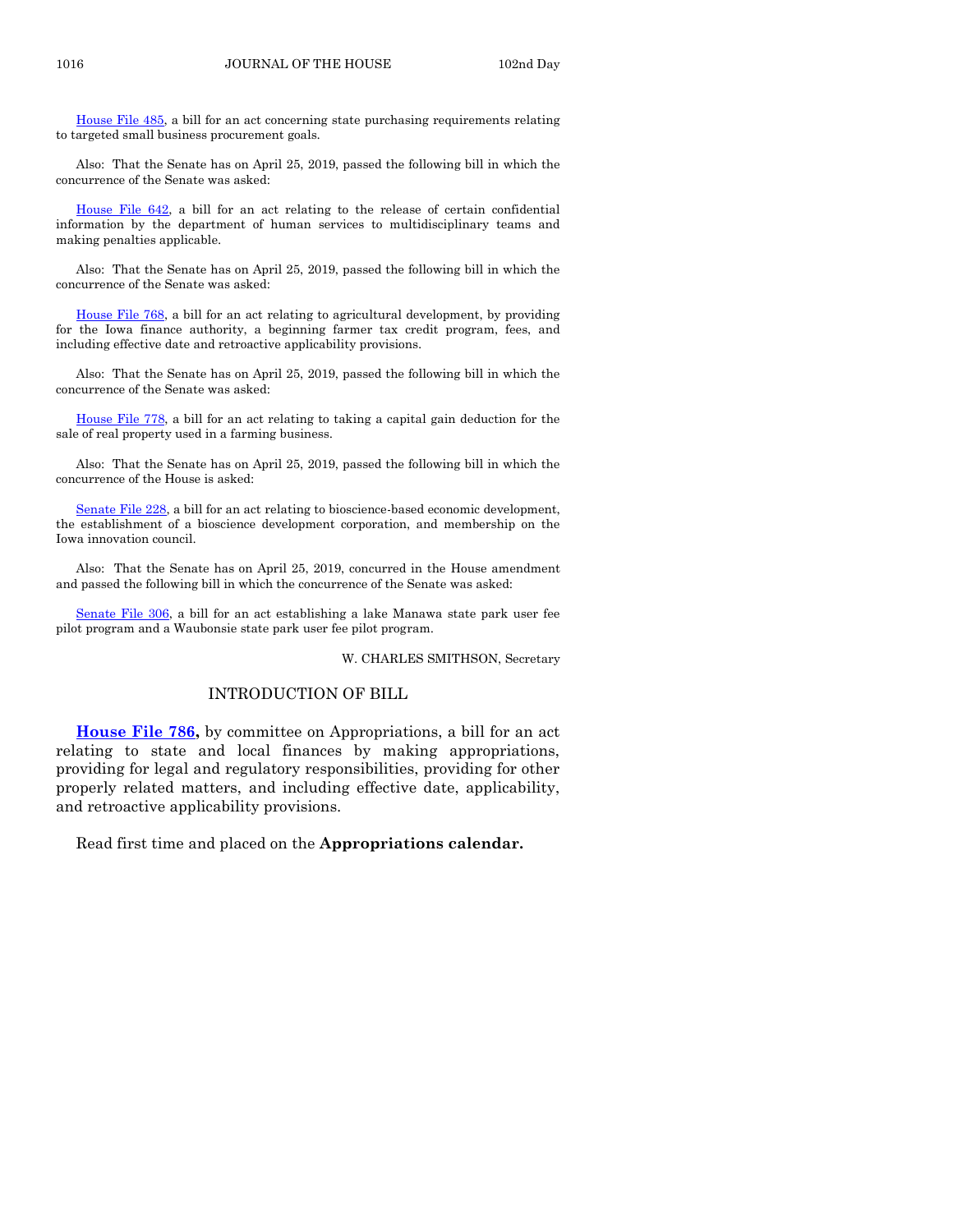#### SENATE MESSAGE CONSIDERED

[Senate File 228](https://www.legis.iowa.gov/legislation/BillBook?ga=88&ba=SF228), by committee on Commerce, a bill for an act relating to bioscience-based economic development, the establishment of a bioscience development corporation, and membership on the Iowa innovation council.

#### Read first time and **passed on file.**

#### CONSIDERATION OF BILLS Ways and Means Calendar

**[House File 769,](https://www.legis.iowa.gov/legislation/BillBook?ga=88&ba=HF769)** a bill for an act relating to the gross weight of special trucks, and providing fees, was taken up for consideration.

Maxwell of Poweshiek moved that the bill be read a last time now and placed upon its passage which motion prevailed and the bill was read a last time.

On the question "Shall the bill pass?" ([H.F. 769\)](https://www.legis.iowa.gov/legislation/BillBook?ga=88&ba=HF769)

The ayes were, 99:

| Anderson  | Bacon          | Baxter            | Bearinger         |
|-----------|----------------|-------------------|-------------------|
| Bennett   | Bergan         | $_{\rm Best}$     | Bloomingdale      |
| Bossman   | Breckenridge   | Brink             | Brown-Powers      |
| Carlson   | Cohoon         | Derry             | Deyoe             |
| Dolecheck | Donahue        | Ehlert            | Fisher            |
| Forbes    | Fry            | Gaines            | Gaskill           |
| Gassman   | Gerhold        | Grassley          | Gustafson         |
| Hagenow   | Hall           | Hanusa            | Heddens           |
| Hein      | Hinson         | Hite              | Holt              |
| Hunter    | Huseman        | Isenhart          | Jacobsen          |
| Jacoby    | James          | Jeneary           | Jones             |
| Judge     | Kacena         | Kaufmann          | Kerr              |
| Klein     | Konfrst        | Kressig           | Kurth             |
| Kurtz     | Landon         | Lensing           | Lohse             |
| Lundgren  | Mascher        | Matson            | Maxwell           |
| McConkey  | McKean         | Meyer, A.         | Meyer, B.         |
| Mitchell  | Mohr           | Mommsen           | Moore             |
| Nielsen   | Oldson         | Olson             | Osmundson         |
| Ourth     | Paustian       | Prichard          | Running-Marquardt |
| Salmon    | Sexton         | Shipley           | Sieck             |
| Smith, M. | Smith, R.      | Sorensen          | Staed             |
| Steckman  | Sunde          | Thede             | Thompson          |
| Thorup    | Upmeyer, Spkr. | Wessel-Kroeschell | Wheeler           |
| Williams  | Wills          | Winckler          | Wolfe             |
| Worthan   | Zumbach        | Windschitl,       |                   |
|           |                | Presiding         |                   |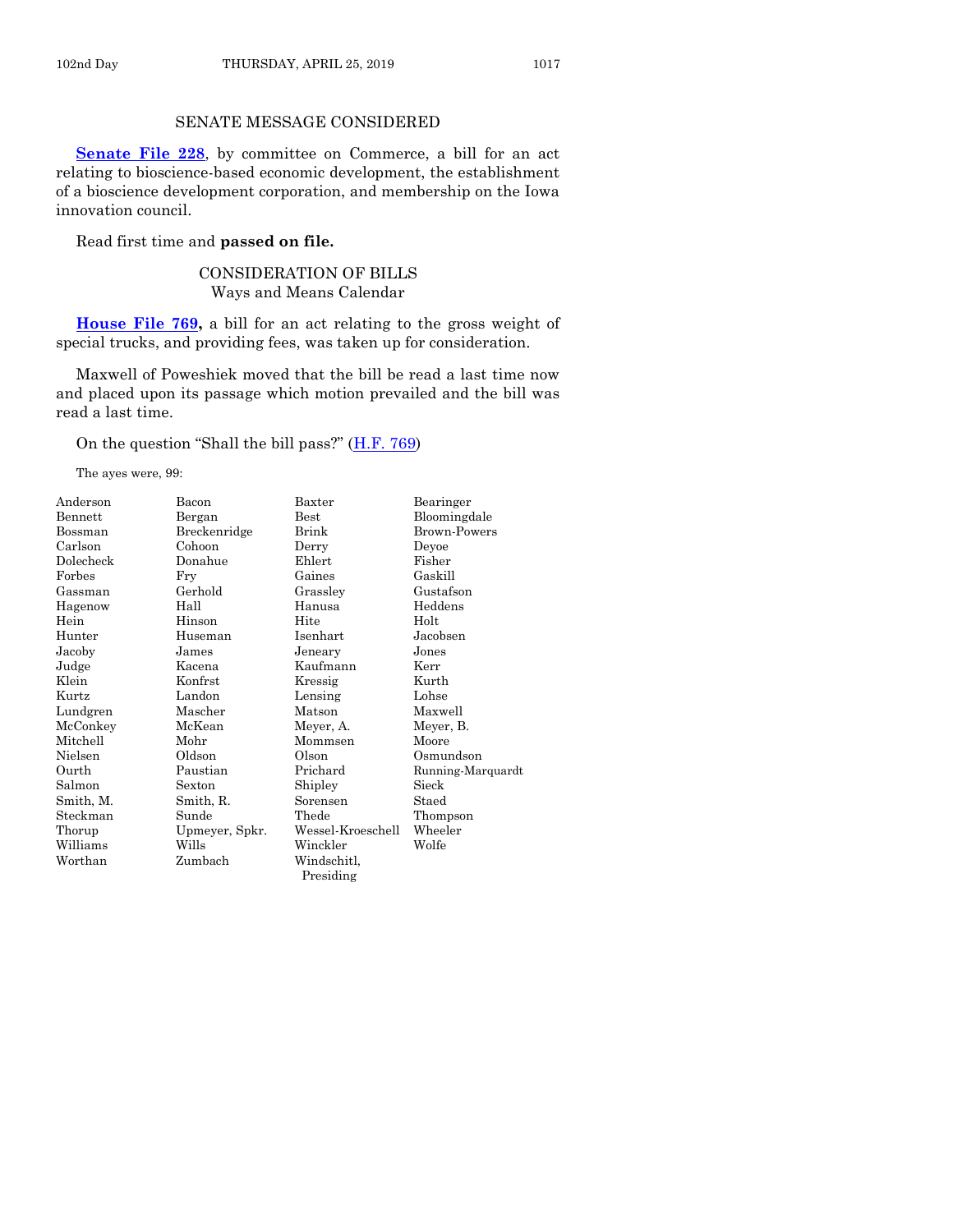The nays were, none.

Absent or not voting, 1:

Abdul-Samad

The bill having received a constitutional majority was declared to have passed the House and the title was agreed to.

**<u>Senate File 597</u>**, a bill for an act exempting from the sales tax certain items and services sold or furnished to nonprofit blood centers, including effective date and retroactive applicability provisions, with report of committee recommending passage, was taken up for consideration.

Kressig of Black Hawk offered amendment H–[1298](https://www.legis.iowa.gov/legislation/BillBook?ga=88&ba=H1298) filed by him.

Bossman of Woodbury rose on a point of order that amendment H–[1298](https://www.legis.iowa.gov/legislation/BillBook?ga=88&ba=H1298) was not germane.

The Speaker ruled the point well taken and amendment  $H-1298$  $H-1298$ not germane.

Kressig of Black Hawk asked for unanimous consent to suspend the rules to consider amendment  $H-1298$ .

Objection was raised.

Kressig of Black Hawk moved to suspend the rules to consider amendment H-[1298.](https://www.legis.iowa.gov/legislation/BillBook?ga=88&ba=H1298)

Roll call was requested by Kressig of Black Hawk and Olson of Polk.

On the question "Shall the rules be suspended to consider amendment H–[1298?](https://www.legis.iowa.gov/legislation/BillBook?ga=88&ba=H1298)" [\(S.F. 597\)](https://www.legis.iowa.gov/legislation/BillBook?ga=88&ba=SF597)

The ayes were, 47:

| Anderson     | Bearinger | Bennett | Breckenridge |
|--------------|-----------|---------|--------------|
| Brown-Powers | Cohoon    | Derry   | Donahue      |
| Ehlert       | Forbes    | Gaines  | Gaskill      |
| Hagenow      | Hall      | Heddens | Hunter       |
| Isenhart     | Jacoby    | James   | Judge        |
| Kacena       | Konfrst   | Kressig | Kurth        |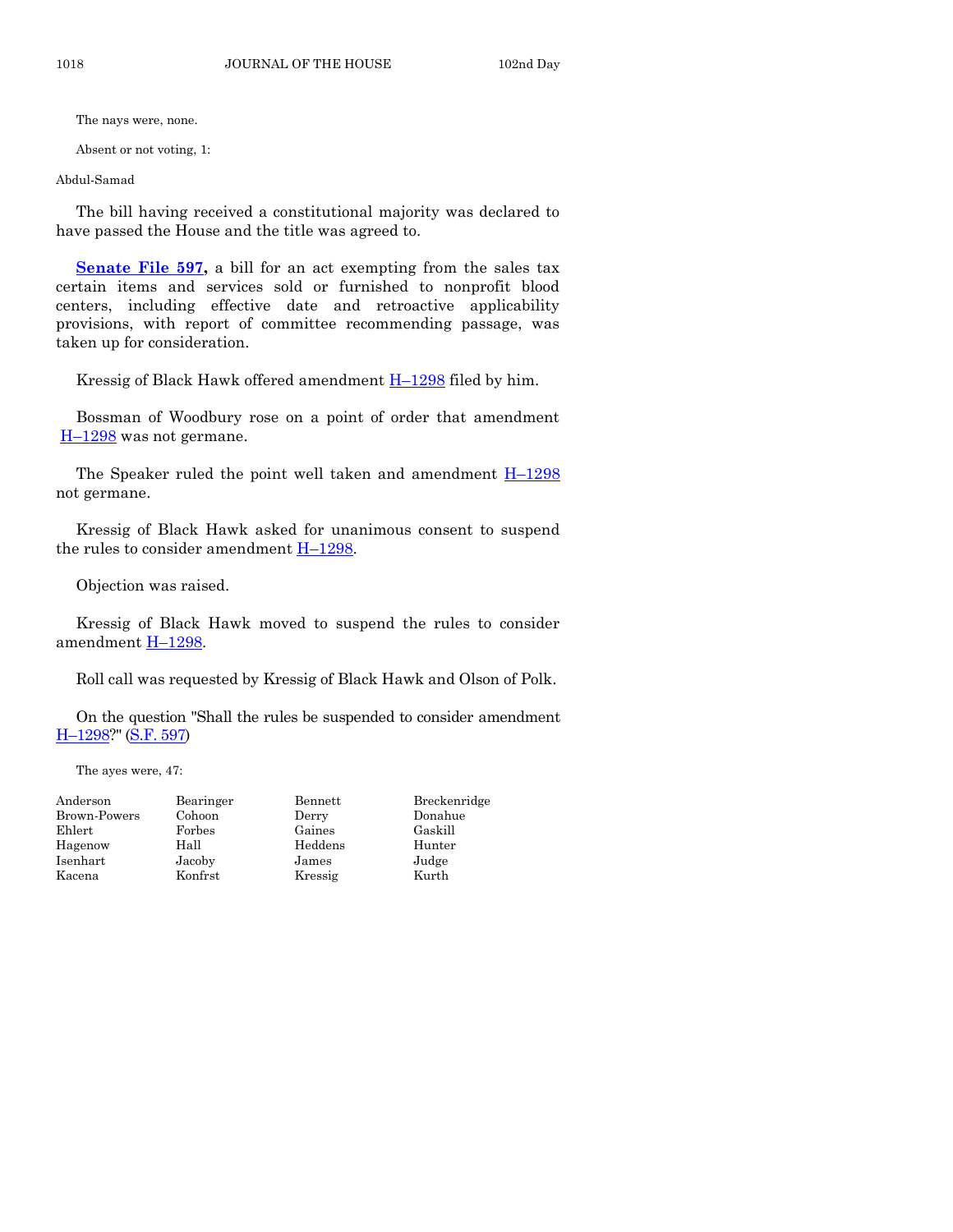Kurtz Lensing Mascher Matson McConkey McKean Meyer, B. Nielsen<br>Oldson Olson Ourth Prichare Oldson Olson Ourth Prichard Running-Marquardt Smith, M. Smith, R. Staed Steckman Sunde Thede Wessel-Kroeschell Williams Winckler Wolfe The nays were, 51: Bacon Baxter Bergan Best Bloomingdale Bossman Brink Carlson Deyoe Dolecheck Fisher Fry Gassman Gerhold Grassley Gustafson Hanusa Hein Hinson Hite Holt Huseman Jacobsen Jeneary Jones Kaufmann Kerr Klein Landon Lohse Lundgren Maxwell Meyer, A. Mitchell Mohr Mommsen Moore Osmundson Paustian Salmon Sexton Shipley Sieck Sorensen Thompson Worthan Zumbach Windschitl,

Absent or not voting, 2:

Abdul-Samad Upmeyer, Spkr.

The motion to suspend the rules lost.

Bossman of Woodbury offered amendment H–[1293](https://www.legis.iowa.gov/legislation/BillBook?ga=88&ba=H1293) filed by him and moved its adoption.

Presiding

Amendment  $H-1293$  $H-1293$  was adopted.

Bossman of Woodbury moved that the bill be read a last time now and placed upon its passage which motion prevailed and the bill was read a last time.

On the question "Shall the bill pass?" ([S.F. 597\)](https://www.legis.iowa.gov/legislation/BillBook?ga=88&ba=SF597)

The ayes were, 99:

| Anderson  | Bacon        | Baxter        | Bearinger    |
|-----------|--------------|---------------|--------------|
| Bennett   | Bergan       | $_{\rm Best}$ | Bloomingdale |
| Bossman   | Breckenridge | Brink         | Brown-Powers |
| Carlson   | Cohoon       | Derry         | Devoe        |
| Dolecheck | Donahue      | Ehlert        | Fisher       |
| Forbes    | Fry          | Gaines        | Gaskill      |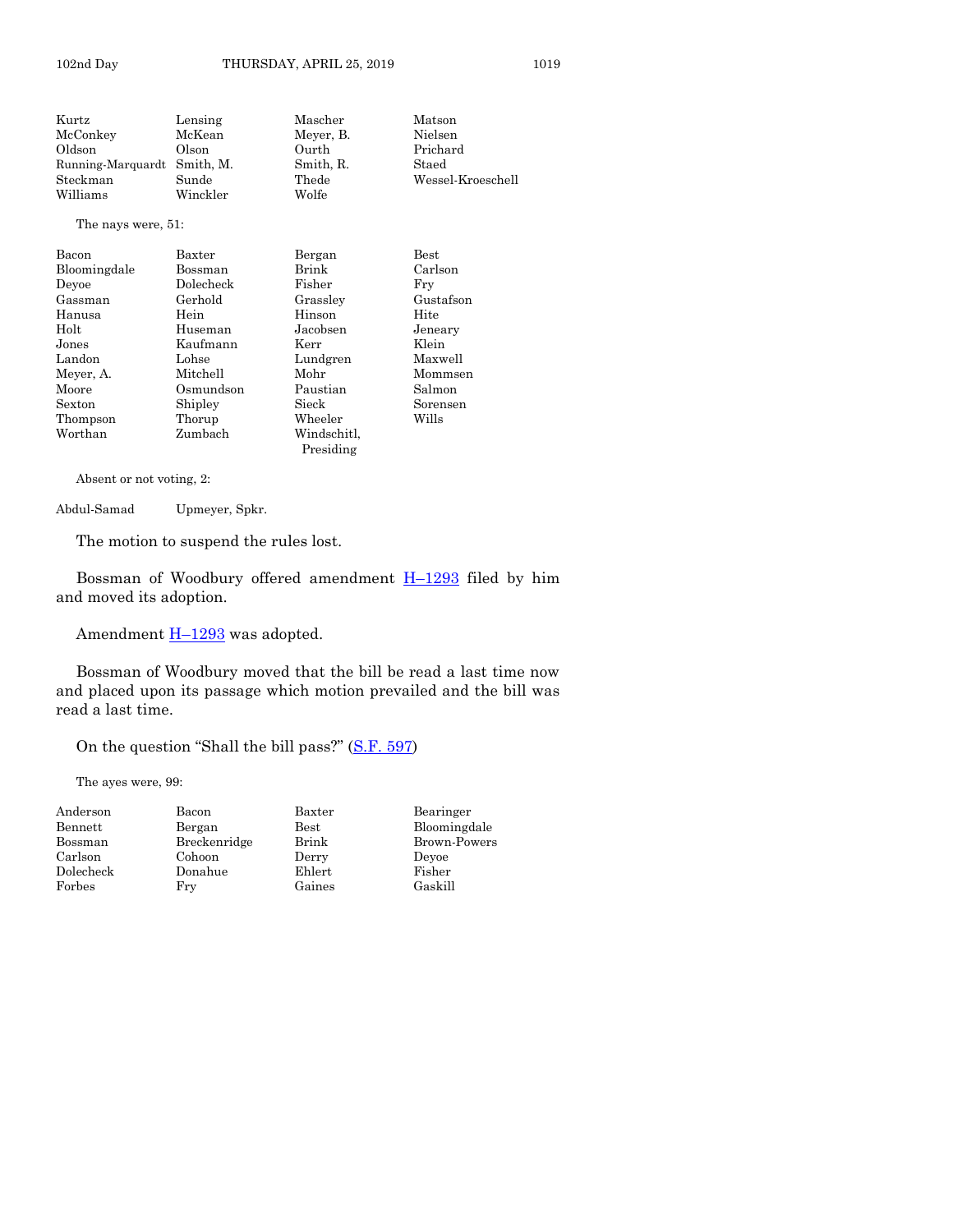| Gassman   | Gerhold        | Grassley          | Gustafson         |
|-----------|----------------|-------------------|-------------------|
| Hagenow   | Hall           | Hanusa            | Heddens           |
| Hein      | Hinson         | Hite              | Holt              |
| Hunter    | Huseman        | Isenhart          | Jacobsen          |
| Jacoby    | James          | Jeneary           | Jones             |
| Judge     | Kacena         | Kaufmann          | Kerr              |
| Klein     | Konfrst        | Kressig           | Kurth             |
| Kurtz     | Landon         | Lensing           | Lohse             |
| Lundgren  | Mascher        | Matson            | Maxwell           |
| McConkey  | McKean         | Meyer, A.         | Meyer, B.         |
| Mitchell  | Mohr           | Mommsen           | Moore             |
| Nielsen   | Oldson         | Olson             | Osmundson         |
| Ourth     | Paustian       | Prichard          | Running-Marquardt |
| Salmon    | Sexton         | Shipley           | Sieck             |
| Smith, M. | Smith, R.      | Sorensen          | Staed             |
| Steckman  | Sunde          | Thede             | Thompson          |
| Thorup    | Upmeyer, Spkr. | Wessel-Kroeschell | Wheeler           |
| Williams  | Wills          | Winckler          | Wolfe             |
| Worthan   | Zumbach        | Windschitl,       |                   |
|           |                | Presiding         |                   |

#### The nays were, none.

Absent or not voting, 1:

Abdul-Samad

The bill having received a constitutional majority was declared to have passed the House and the title, as amended, was agreed to.

#### SENATE AMENDMENTS CONSIDERED House Concurred

Jacobsen of Pottawattamie called up for consideration **[House File 692,](https://www.legis.iowa.gov/legislation/BillBook?ga=88&ba=HF692)** a bill for an act relating to the tracking and counting of mailed absentee ballots, amended by the Senate amendment  $\underline{H-1244}$ .

Kaufmann of Cedar offered amendment  $H-1308$ , to the Senate amendment  $H-1244$ , filed by him from the floor and moved its adoption.

Amendment  $\underline{H-1308}$ , to the Senate amendment  $\underline{H-1244}$ , was adopted.

Kaufmann of Cedar moved that the House concur in the Senate amendment  $H-1244$ , as amended.

The motion prevailed and the House concurred in the Senate amendment  $H-1244$ , as amended.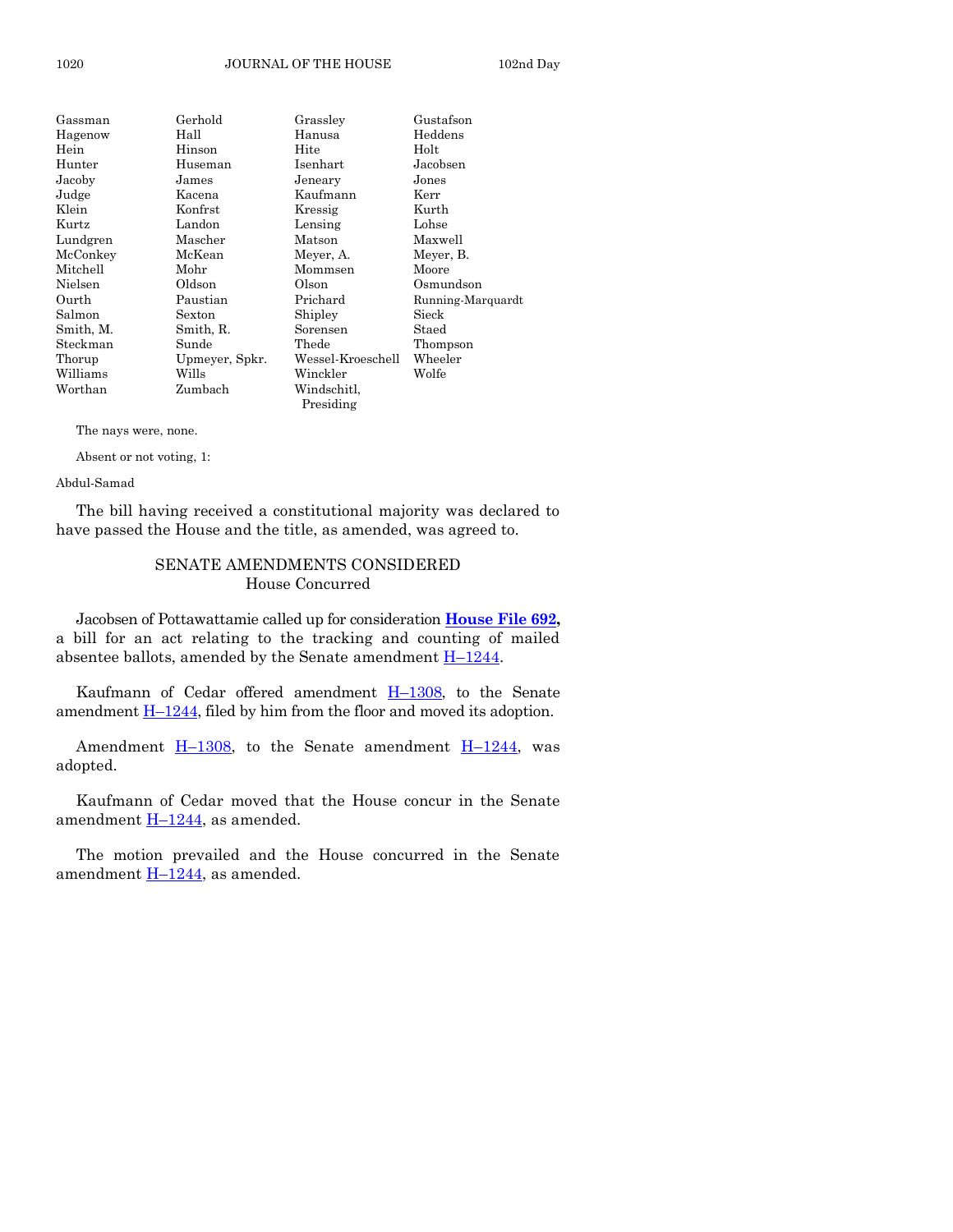Jacobsen of Pottawattamie moved that the bill, as amended by the Senate, further amended and concurred in by the House, be read a last time now and placed upon its passage which motion prevailed and the bill was read a last time.

On the question "Shall the bill pass?" ([H.F. 692\)](https://www.legis.iowa.gov/legislation/BillBook?ga=88&ba=HF692)

The ayes were, 98:

| Anderson       | Bacon             | Baxter      | Bearinger           |
|----------------|-------------------|-------------|---------------------|
| <b>Bennett</b> | Bergan            | <b>Best</b> | Bloomingdale        |
| Bossman        | Breckenridge      | Brink       | <b>Brown-Powers</b> |
| Carlson        | Cohoon            | Derry       | Deyoe               |
| Dolecheck      | Donahue           | Ehlert      | Fisher              |
| Forbes         | Fry               | Gaines      | Gaskill             |
| Gassman        | Gerhold           | Grassley    | Gustafson           |
| Hagenow        | Hall              | Hanusa      | Heddens             |
| Hein           | Hinson            | Hite        | Holt                |
| Hunter         | Huseman           | Isenhart    | Jacobsen            |
| Jacoby         | James             | Jeneary     | Jones               |
| Judge          | Kacena            | Kaufmann    | Kerr                |
| Klein          | Konfrst           | Kressig     | Kurth               |
| Kurtz          | Landon            | Lensing     | Lohse               |
| Lundgren       | Mascher           | Matson      | Maxwell             |
| McConkey       | McKean            | Meyer, A.   | Meyer, B.           |
| Mitchell       | Mohr              | Mommsen     | Moore               |
| Nielsen        | Oldson            | Olson       | Osmundson           |
| Ourth          | Paustian          | Prichard    | Running-Marquardt   |
| Salmon         | Sexton            | Shipley     | Sieck               |
| Smith, M.      | Smith, R.         | Sorensen    | Staed               |
| Steckman       | Sunde             | Thede       | Thompson            |
| Thorup         | Wessel-Kroeschell | Wheeler     | Williams            |
| Wills          | Winckler          | Wolfe       | Worthan             |
| Zumbach        | Windschitl,       |             |                     |
|                | Presiding         |             |                     |

The nays were, none.

Absent or not voting, 2:

Abdul-Samad Upmeyer, Spkr.

The bill having received a constitutional majority was declared to have passed the House and the title, as amended, was agreed to.

#### House Concurred

Kaufmann of Cedar called up for consideration **[House File 743,](https://www.legis.iowa.gov/legislation/BillBook?ga=88&ba=HF743)** a bill for an act requiring that the general assembly provide for the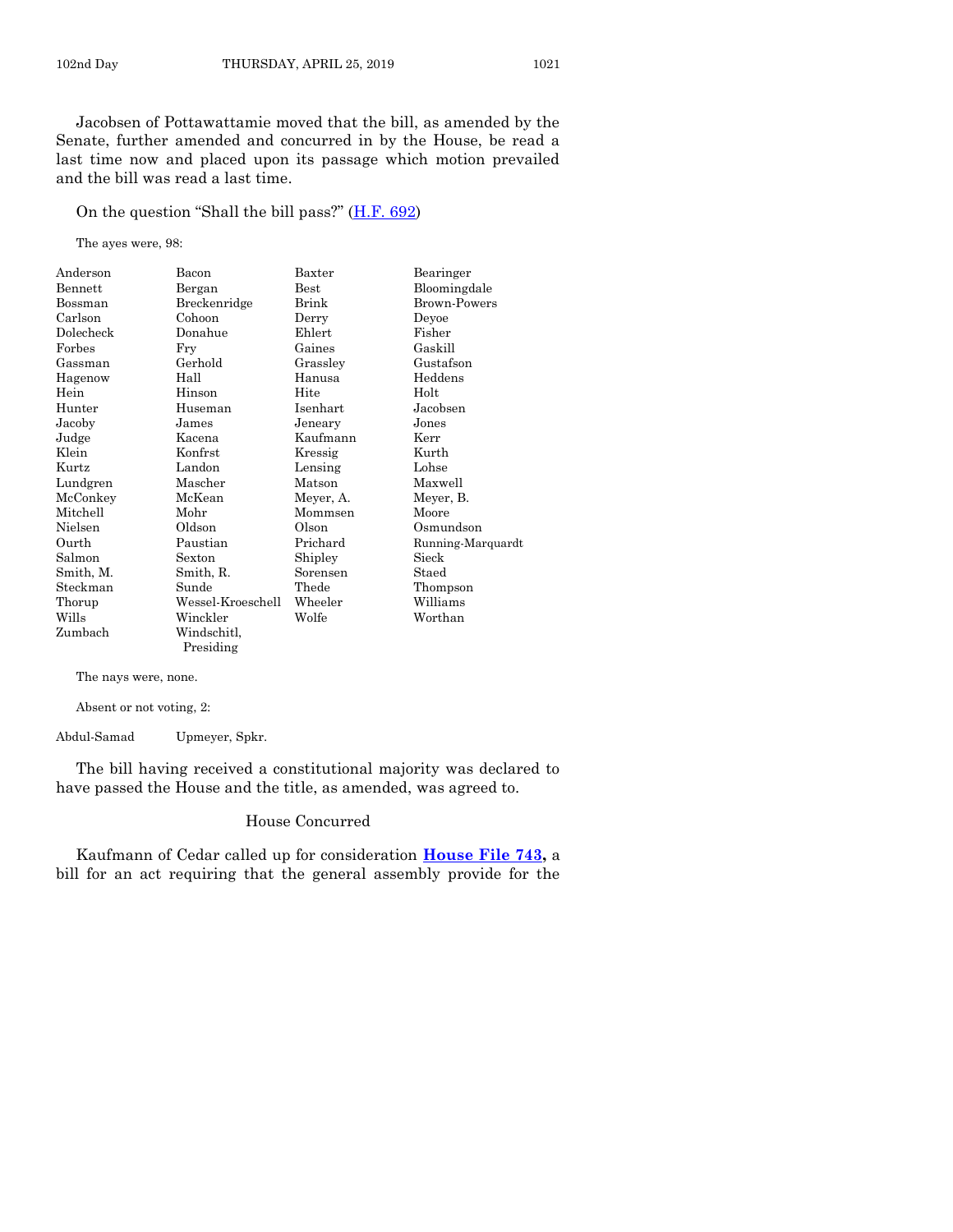publication of certain material and associated electronic records pertaining to official legal publications, amended by the Senate, and moved that the House concur in the Senate amendment  $H-1278$ .

The motion prevailed and the House concurred in the Senate amendment H–[1278.](https://www.legis.iowa.gov/legislation/BillBook?ga=88&ba=H1278)

Kaufmann of Cedar moved that the bill, as amended by the Senate and concurred in by the House, be read a last time now and placed upon its passage which motion prevailed and the bill was read a last time.

On the question "Shall the bill pass?"  $(H.F. 743)$  $(H.F. 743)$ 

The ayes were, 99:

| Anderson       | Bacon          | Baxter            | Bearinger         |
|----------------|----------------|-------------------|-------------------|
| <b>Bennett</b> | Bergan         | <b>Best</b>       | Bloomingdale      |
| Bossman        | Breckenridge   | Brink             | Brown-Powers      |
| Carlson        | Cohoon         | Derry             | Deyoe             |
| Dolecheck      | Donahue        | Ehlert            | Fisher            |
| Forbes         | Fry            | Gaines            | Gaskill           |
| Gassman        | Gerhold        | Grassley          | Gustafson         |
| Hagenow        | Hall           | Hanusa            | Heddens           |
| Hein           | Hinson         | Hite              | Holt              |
| Hunter         | Huseman        | Isenhart          | Jacobsen          |
| Jacoby         | James          | Jeneary           | Jones             |
| Judge          | Kacena         | Kaufmann          | Kerr              |
| Klein          | Konfrst        | Kressig           | Kurth             |
| Kurtz          | Landon         | Lensing           | Lohse             |
| Lundgren       | Mascher        | Matson            | Maxwell           |
| McConkey       | McKean         | Meyer, A.         | Meyer, B.         |
| Mitchell       | Mohr           | Mommsen           | Moore             |
| Nielsen        | Oldson         | Olson             | Osmundson         |
| Ourth          | Paustian       | Prichard          | Running-Marquardt |
| Salmon         | Sexton         | Shipley           | Sieck             |
| Smith, M.      | Smith, R.      | Sorensen          | Staed             |
| Steckman       | Sunde          | Thede             | Thompson          |
| Thorup         | Upmeyer, Spkr. | Wessel-Kroeschell | Wheeler           |
| Williams       | Wills          | Winckler          | Wolfe             |
| Worthan        | Zumbach        | Windschitl,       |                   |
|                |                | Presiding         |                   |

The nays were, none.

Absent or not voting, 1:

Abdul-Samad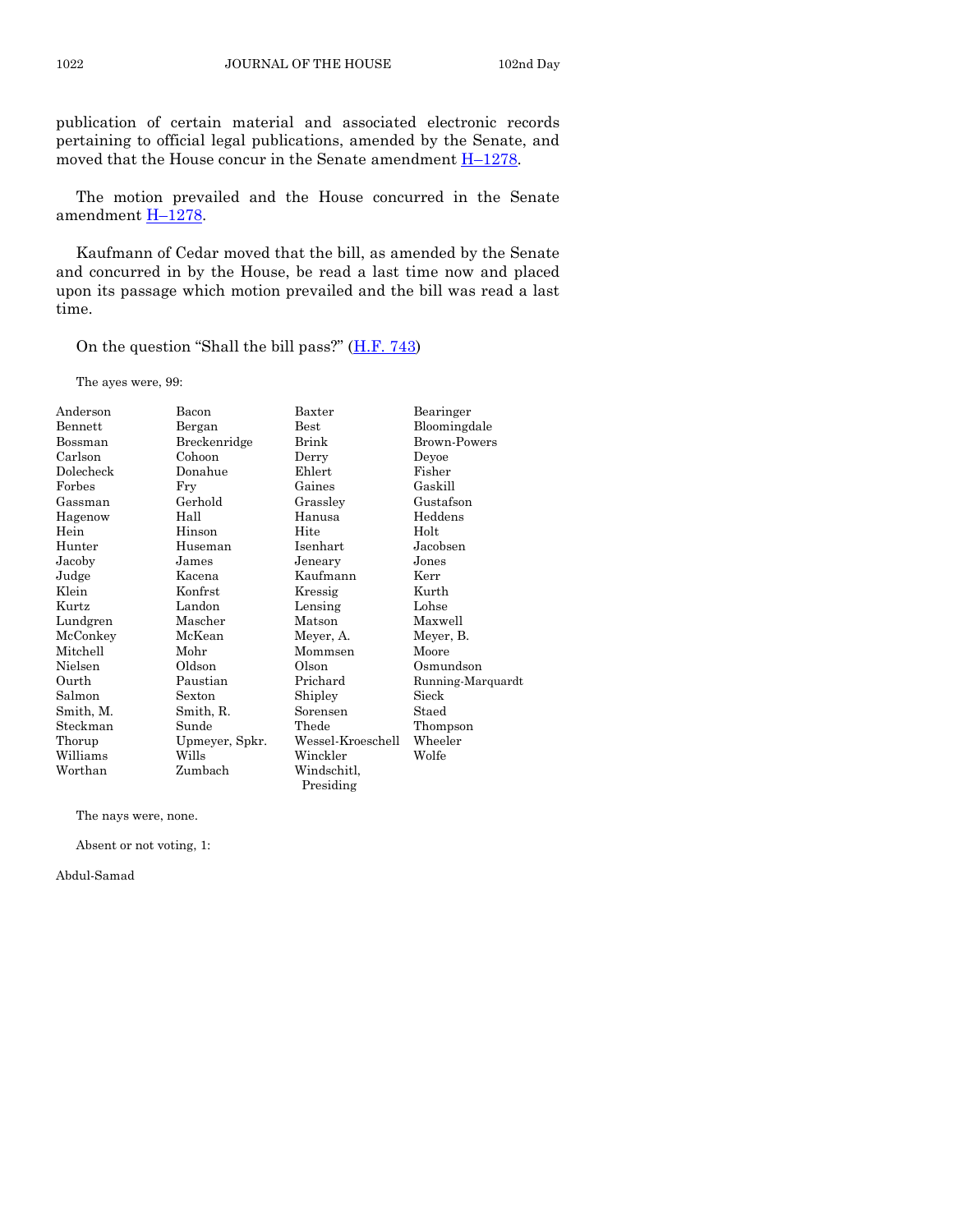Ways and Means Calendar

**[House File 780,](https://www.legis.iowa.gov/legislation/BillBook?ga=88&ba=HF780)** a bill for an act relating to abandoned structures and abatement of public nuisances, was taken up for consideration.

[SENATE FILE 93](https://www.legis.iowa.gov/legislation/BillBook?ga=88&ba=SF93) SUBSTITUTED FOR [HOUSE FILE 780](https://www.legis.iowa.gov/legislation/BillBook?ga=88&ba=HF780)

Thompson of Greene asked and received unanimous consent to substitute [Senate File 93](https://www.legis.iowa.gov/legislation/BillBook?ga=88&ba=SF93) for [House File 780.](https://www.legis.iowa.gov/legislation/BillBook?ga=88&ba=HF780)

**[Senate File 93,](https://www.legis.iowa.gov/legislation/BillBook?ga=88&ba=SF93)** a bill for an act relating to abandoned structures and abatement of public nuisances, was taken up for consideration.

Jones of Clay offered amendment H–[1284](https://www.legis.iowa.gov/legislation/BillBook?ga=88&ba=H1284) filed by her and moved its adoption.

Amendment  $H-1284$  $H-1284$  was adopted.

Thompson of Greene moved that the bill be read a last time now and placed upon its passage which motion prevailed and the bill was read a last time.

On the question "Shall the bill pass?" ([S.F. 93\)](https://www.legis.iowa.gov/legislation/BillBook?ga=88&ba=SF93)

The ayes were, 90:

| Anderson  | Bacon        | Baxter        | Bearinger           |
|-----------|--------------|---------------|---------------------|
| Bennett   | Bergan       | $_{\rm Best}$ | Bloomingdale        |
| Bossman   | Breckenridge | Brink         | <b>Brown-Powers</b> |
| Carlson   | Cohoon       | Derry         | Devoe               |
| Dolecheck | Ehlert       | Fisher        | Forbes              |
| Fry       | Gaines       | Gaskill       | Gassman             |
| Gerhold   | Grassley     | Gustafson     | Hagenow             |
| Hall      | Hanusa       | Heddens       | Hein                |
| Hinson    | Hite         | Holt          | Hunter              |
| Huseman   | Isenhart     | Jacobsen      | Jacoby              |
| Jeneary   | Jones        | Judge         | Kaufmann            |
| Kerr      | Klein        | Konfrst       | Kressig             |
| Kurtz     | Landon       | Lensing       | Lohse               |
| Lundgren  | Mascher      | Matson        | Maxwell             |
| McConkey  | McKean       | Meyer, A.     | Meyer, B.           |
| Mitchell  | Mohr         | Mommsen       | Moore               |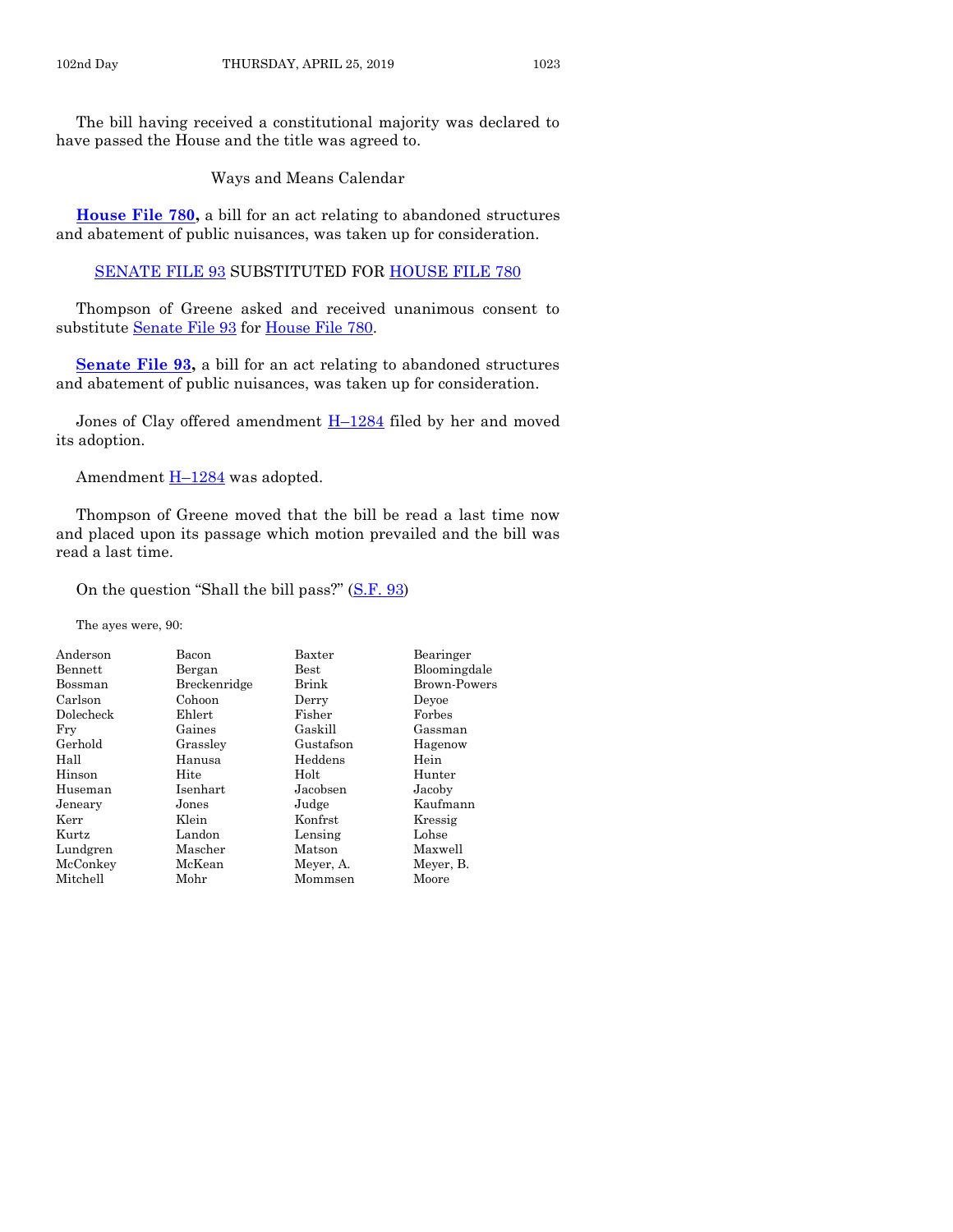| Oldson   | Olson       | Osmundson                | Ourth             |
|----------|-------------|--------------------------|-------------------|
| Paustian | Prichard    | Running-Marquardt Salmon |                   |
| Sexton   | Shipley     | Sieck                    | Smith, M.         |
| Sorensen | Staed       | Steckman                 | Sunde             |
| Thede    | Thompson    | Thorup                   | Wessel-Kroeschell |
| Wheeler  | Wills       | Winckler                 | Worthan           |
| Zumbach  | Windschitl. |                          |                   |
|          | Presiding   |                          |                   |

The nays were, 8:

| James     |          | Kurth  |
|-----------|----------|--------|
| Smith, R. | Williams | Wolfe  |
|           |          | Kacena |

Absent or not voting, 2:

Abdul-Samad Upmeyer, Spkr.

The bill having received a constitutional majority was declared to have passed the House and the title was agreed to.

#### SENATE AMENDMENTS CONSIDERED House Concurred

Zumbach of Linn called up for consideration **[House File 604,](https://www.legis.iowa.gov/legislation/BillBook?ga=88&ba=HF604)** a bill for an act relating to commercial fishing to remove underused, undesirable, and injurious organisms from waters of the state, and including applicability provisions, amended by the Senate, and moved that the House concur in the Senate amendment H–[1299.](https://www.legis.iowa.gov/legislation/BillBook?ga=88&ba=H1299)

The motion prevailed and the House concurred in the Senate amendment H–[1299.](https://www.legis.iowa.gov/legislation/BillBook?ga=88&ba=H1299)

Zumbach of Linn moved that the bill, as amended by the Senate and concurred in by the House, be read a last time now and placed upon its passage which motion prevailed and the bill was read a last time.

On the question "Shall the bill pass?"  $(\underline{H.F. 604})$ 

The ayes were, 98:

Anderson Bacon Baxter Bearinger Carlson Cohoon Derry Deyoe

Bennett Bergan Best Bloomingdale Bossman Breckenridge Brink Brown-Powers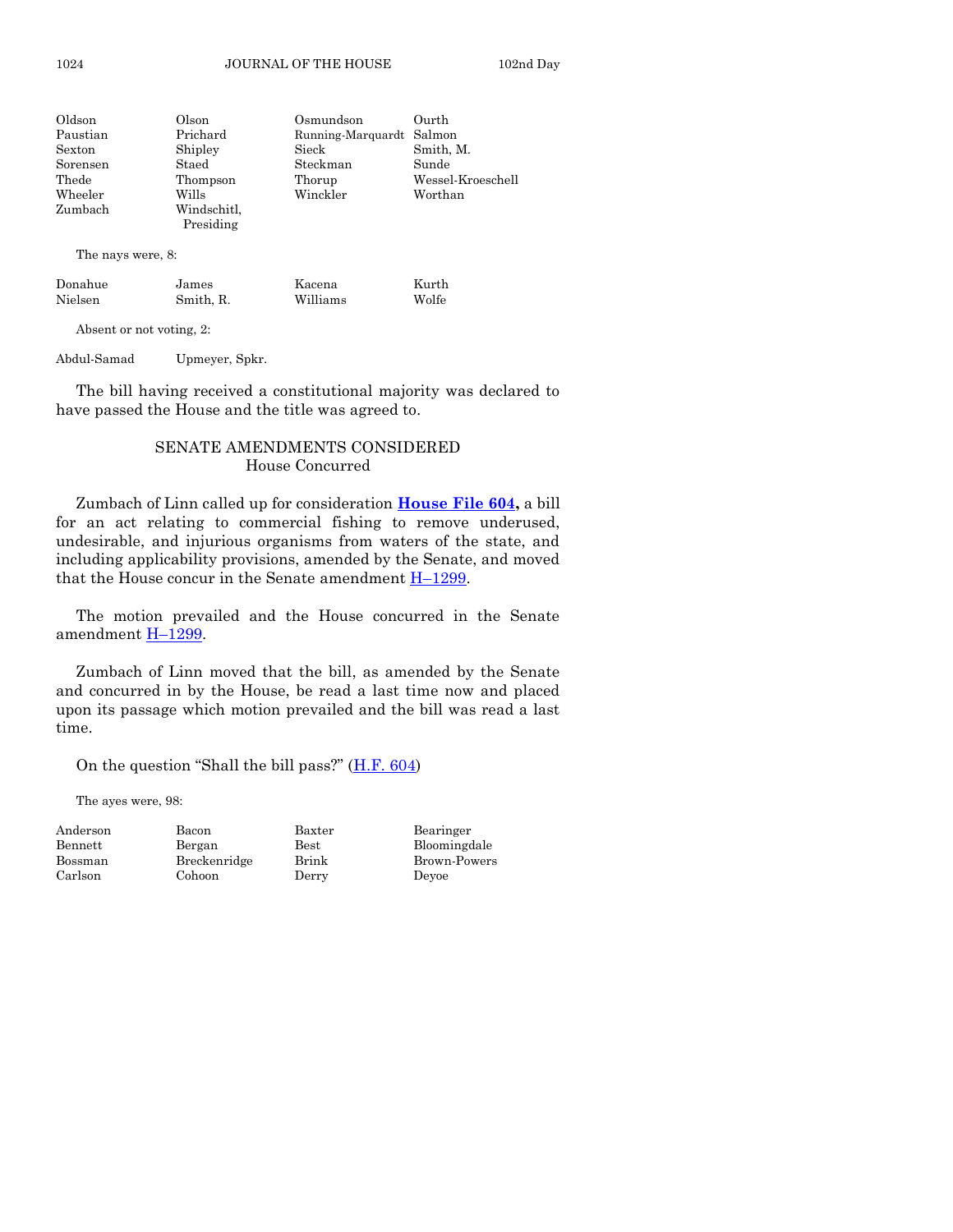| Dolecheck | Donahue           | Ehlert    | Fisher            |
|-----------|-------------------|-----------|-------------------|
| Forbes    | Fry               | Gaines    | Gaskill           |
| Gassman   | Gerhold           | Grassley  | Gustafson         |
| Hagenow   | Hall              | Hanusa    | Heddens           |
| Hein      | Hinson            | Hite      | Holt              |
| Hunter    | Huseman           | Isenhart  | Jacobsen          |
| Jacoby    | James             | Jeneary   | Jones             |
| Judge     | Kacena            | Kaufmann  | Kerr              |
| Klein     | Konfrst           | Kressig   | Kurth             |
| Kurtz     | Landon            | Lensing   | Lohse             |
| Lundgren  | Mascher           | Matson    | Maxwell           |
| McConkey  | McKean            | Meyer, A. | Meyer, B.         |
| Mitchell  | Mohr              | Mommsen   | Moore             |
| Nielsen   | Oldson            | Olson     | Osmundson         |
| Ourth     | Paustian          | Prichard  | Running-Marquardt |
| Salmon    | Sexton            | Shipley   | Sieck             |
| Smith, M. | Smith, R.         | Sorensen  | Staed             |
| Steckman  | Sunde             | Thede     | Thompson          |
| Thorup    | Wessel-Kroeschell | Wheeler   | Williams          |
| Wills     | Winckler          | Wolfe     | Worthan           |
| Zumbach   | Windschitl.       |           |                   |
|           | Presiding         |           |                   |
|           |                   |           |                   |

The nays were, none.

Absent or not voting, 2:

Abdul-Samad Upmeyer, Spkr.

The bill having received a constitutional majority was declared to have passed the House and the title was agreed to.

#### House Concurred

Kaufmann of Cedar called up for consideration **[House File 707,](https://www.legis.iowa.gov/legislation/BillBook?ga=88&ba=HF707)** a bill for an act relating to service of process relating to juvenile delinquency proceedings and termination of the parent-child relationship proceedings, amended by the Senate, and moved that the House concur in the Senate amendment  $H-1305$ .

The motion prevailed and the House concurred in the Senate amendment H–[1305.](https://www.legis.iowa.gov/legislation/BillBook?ga=88&ba=H1305)

Kaufmann of Cedar moved that the bill, as amended by the Senate and concurred in by the House, be read a last time now and placed upon its passage which motion prevailed and the bill was read a last time.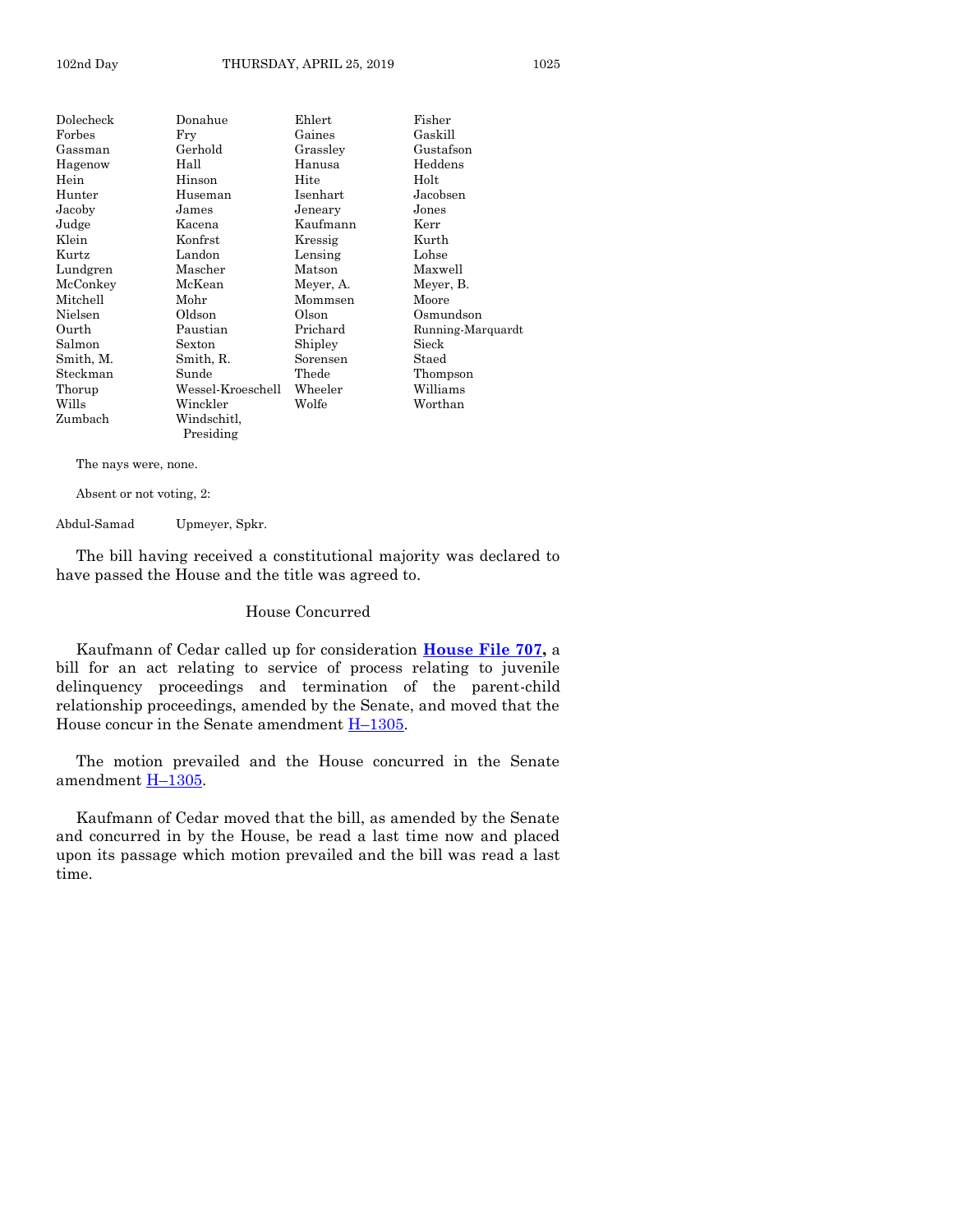#### On the question "Shall the bill pass?" ([H.F. 707\)](https://www.legis.iowa.gov/legislation/BillBook?ga=88&ba=HF707)

The ayes were, 99:

| Anderson  | Bacon          | Baxter            | Bearinger         |
|-----------|----------------|-------------------|-------------------|
| Bennett   | Bergan         | $_{\rm Best}$     | Bloomingdale      |
| Bossman   | Breckenridge   | Brink             | Brown-Powers      |
| Carlson   | Cohoon         | Derry             | Deyoe             |
| Dolecheck | Donahue        | Ehlert            | Fisher            |
| Forbes    | Fry            | Gaines            | Gaskill           |
| Gassman   | Gerhold        | Grassley          | Gustafson         |
| Hagenow   | Hall           | Hanusa            | Heddens           |
| Hein      | Hinson         | Hite              | Holt              |
| Hunter    | Huseman        | Isenhart          | Jacobsen          |
| Jacoby    | James          | Jeneary           | Jones             |
| Judge     | Kacena         | Kaufmann          | Kerr              |
| Klein     | Konfrst        | Kressig           | Kurth             |
| Kurtz     | Landon         | Lensing           | Lohse             |
| Lundgren  | Mascher        | Matson            | Maxwell           |
| McConkey  | McKean         | Meyer, A.         | Meyer, B.         |
| Mitchell  | Mohr           | Mommsen           | Moore             |
| Nielsen   | Oldson         | O <sub>lson</sub> | Osmundson         |
| Ourth     | Paustian       | Prichard          | Running-Marquardt |
| Salmon    | Sexton         | Shipley           | Sieck             |
| Smith, M. | Smith, R.      | Sorensen          | Staed             |
| Steckman  | Sunde          | Thede             | Thompson          |
| Thorup    | Upmeyer, Spkr. | Wessel-Kroeschell | Wheeler           |
| Williams  | Wills          | Winckler          | Wolfe             |
| Worthan   | Zumbach        | Windschitl,       |                   |
|           |                | Presiding         |                   |

The nays were, none.

Absent or not voting, 1:

#### Abdul-Samad

The bill having received a constitutional majority was declared to have passed the House and the title was agreed to.

#### House Concurred

Bossman of Woodbury called up for consideration **[House File 546,](https://www.legis.iowa.gov/legislation/BillBook?ga=88&ba=HF546)** a bill for an act relating to school funding by modifying provisions relating to the collection of sales tax for deposit in the secure an advanced vision for education fund, provisions relating to the use of tax revenue from the secure an advanced vision for education fund, and provisions relating to the calculation of the additional property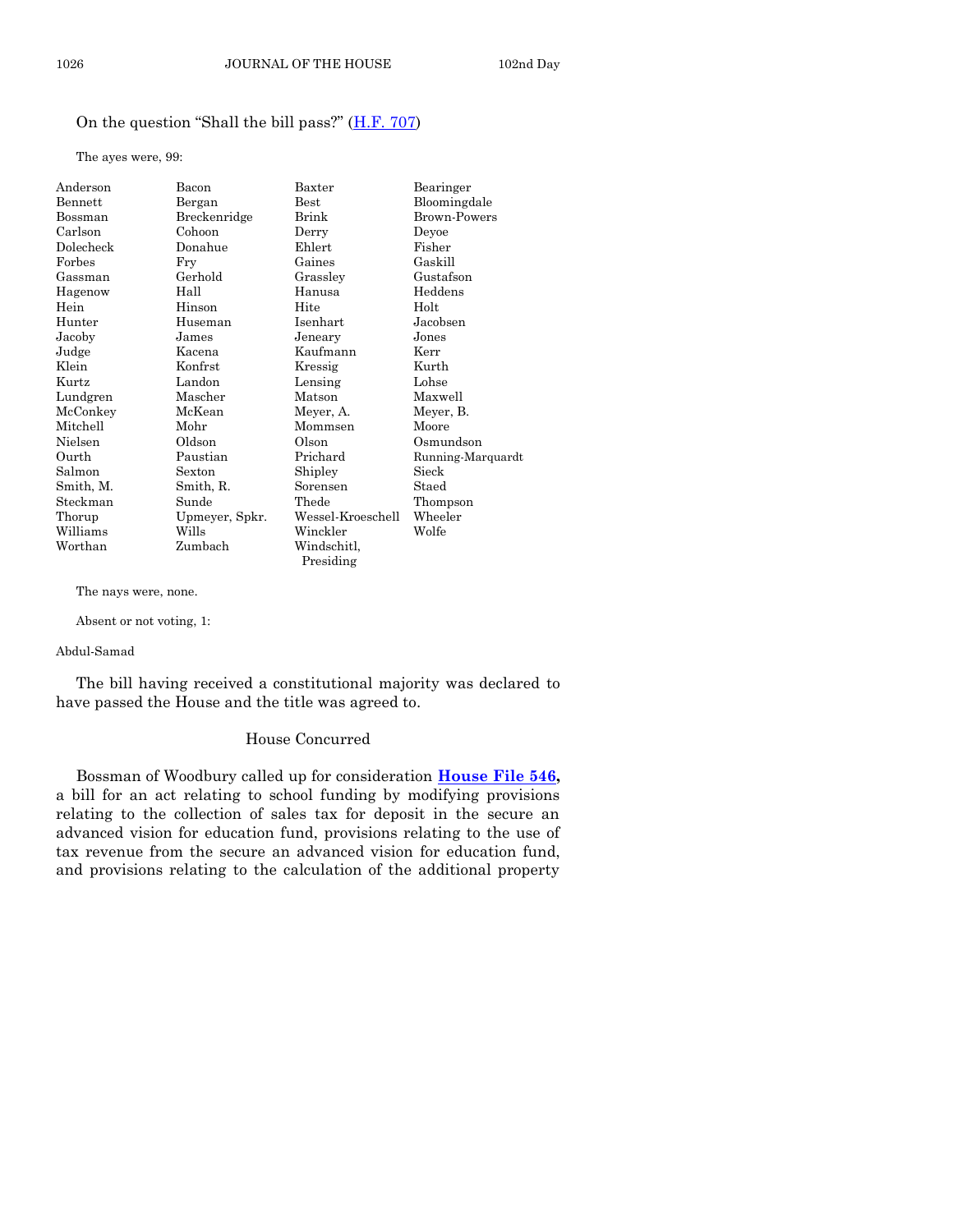tax levy, and making appropriations, amended by the Senate, and moved that the House concur in the Senate amendment  $H-1306$ .

The motion prevailed and the House concurred in the Senate amendment H–[1306.](https://www.legis.iowa.gov/legislation/BillBook?ga=88&ba=H1306)

Bossman of Woodbury moved that the bill, as amended by the Senate and concurred in by the House, be read a last time now and placed upon its passage which motion prevailed and the bill was read a last time.

On the question "Shall the bill pass?" ([H.F. 546\)](https://www.legis.iowa.gov/legislation/BillBook?ga=88&ba=HF546)

The ayes were, 95:

| Anderson  | Bacon        | Baxter         | Bearinger         |
|-----------|--------------|----------------|-------------------|
| Bennett   | Bergan       | $_{\rm Best}$  | Bloomingdale      |
| Bossman   | Breckenridge | Brink          | Brown-Powers      |
| Carlson   | Cohoon       | Derry          | Deyoe             |
| Dolecheck | Donahue      | Ehlert         | Fisher            |
| Forbes    | Fry          | Gaines         | Gaskill           |
| Gassman   | Gerhold      | Grassley       | Gustafson         |
| Hagenow   | Hall         | Hanusa         | Heddens           |
| Hein      | Hinson       | Hite           | Holt              |
| Hunter    | Huseman      | Jacobsen       | Jacoby            |
| James     | Jeneary      | Jones          | Judge             |
| Kacena    | Kaufmann     | Kerr           | Klein             |
| Konfrst   | Kressig      | Kurth          | Kurtz             |
| Landon    | Lensing      | Lohse          | Lundgren          |
| Mascher   | Matson       | Maxwell        | McConkey          |
| McKean    | Meyer, A.    | Meyer, B.      | Mitchell          |
| Mohr      | Mommsen      | Moore          | Nielsen           |
| Oldson    | Olson        | Osmundson      | Ourth             |
| Paustian  | Prichard     | Salmon         | Sexton            |
| Sieck     | Smith, M.    | Smith, R.      | Sorensen          |
| Staed     | Steckman     | Sunde          | Thede             |
| Thompson  | Thorup       | Upmeyer, Spkr. | Wessel-Kroeschell |
| Williams  | Wills        | Winckler       | Wolfe             |
| Worthan   | Zumbach      | Windschitl,    |                   |
|           |              | Presiding      |                   |

The nays were, 4:

Isenhart Running-Marquardt Shipley Wheeler

Absent or not voting, 1:

Abdul-Samad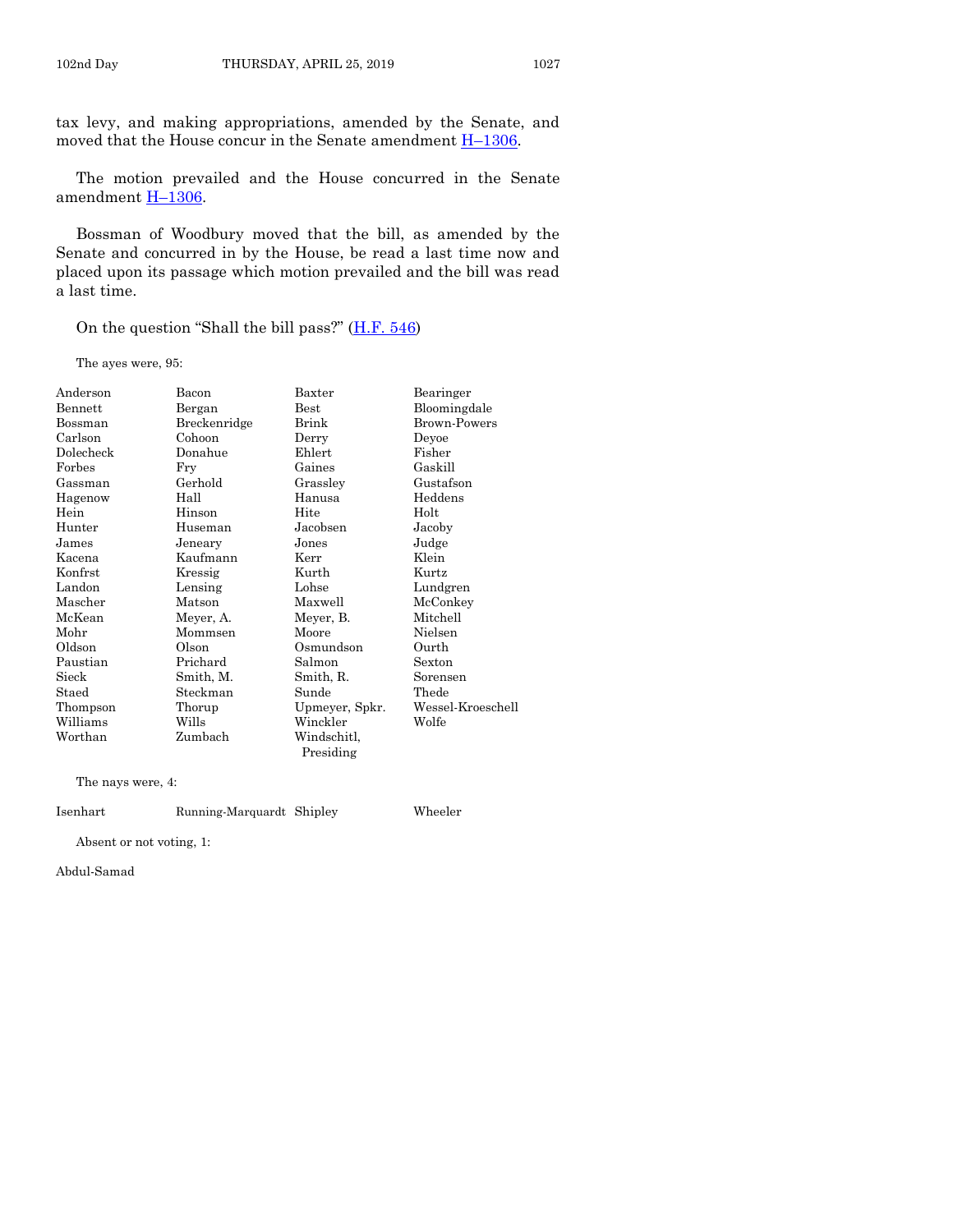#### House Concurred

Brink of Mahaska called up for consideration **[House File 499,](https://www.legis.iowa.gov/legislation/BillBook?ga=88&ba=HF499)** a bill for an act relating to passenger automobiles designed to carry ten or fewer persons when used as school buses, amended by the Senate amendment H-[1257.](https://www.legis.iowa.gov/legislation/BillBook?ga=88&ba=H1257)

Brink of Mahaska offered amendment  $H-1307$ , to the Senate amendment H–[1257,](https://www.legis.iowa.gov/legislation/BillBook?ga=88&ba=H1257) filed by her and moved its adoption.

Amendment  $H-1307$ , to the Senate amendment  $H-1257$ , was adopted.

Brink of Mahaska moved that the House concur in the Senate amendment H–[1257,](https://www.legis.iowa.gov/legislation/BillBook?ga=88&ba=H1257) as amended.

The motion prevailed and the House concurred in the Senate amendment  $H-1257$ , as amended.

Brink of Mahaska moved that the bill, as amended by the Senate, further amended and concurred in by the House, be read a last time now and placed upon its passage which motion prevailed and the bill was read a last time.

#### On the question "Shall the bill pass?" ([H.F. 499\)](https://www.legis.iowa.gov/legislation/BillBook?ga=88&ba=HF499)

The ayes were, 99:

| Anderson  | Bacon        | Baxter        | Bearinger           |
|-----------|--------------|---------------|---------------------|
| Bennett   | Bergan       | $_{\rm Best}$ | Bloomingdale        |
| Bossman   | Breckenridge | Brink         | <b>Brown-Powers</b> |
| Carlson   | Cohoon       | Derry         | Devoe               |
| Dolecheck | Donahue      | Ehlert        | Fisher              |
| Forbes    | Frv          | Gaines        | Gaskill             |
| Gassman   | Gerhold      | Grassley      | Gustafson           |
| Hagenow   | Hall         | Hanusa        | Heddens             |
| Hein      | Hinson       | Hite          | Holt                |
| Hunter    | Huseman      | Isenhart      | Jacobsen            |
| Jacoby    | James        | Jeneary       | Jones               |
| Judge     | Kacena       | Kaufmann      | Kerr                |
| Klein     | Konfrst      | Kressig       | Kurth               |
| Kurtz     | Landon       | Lensing       | Lohse               |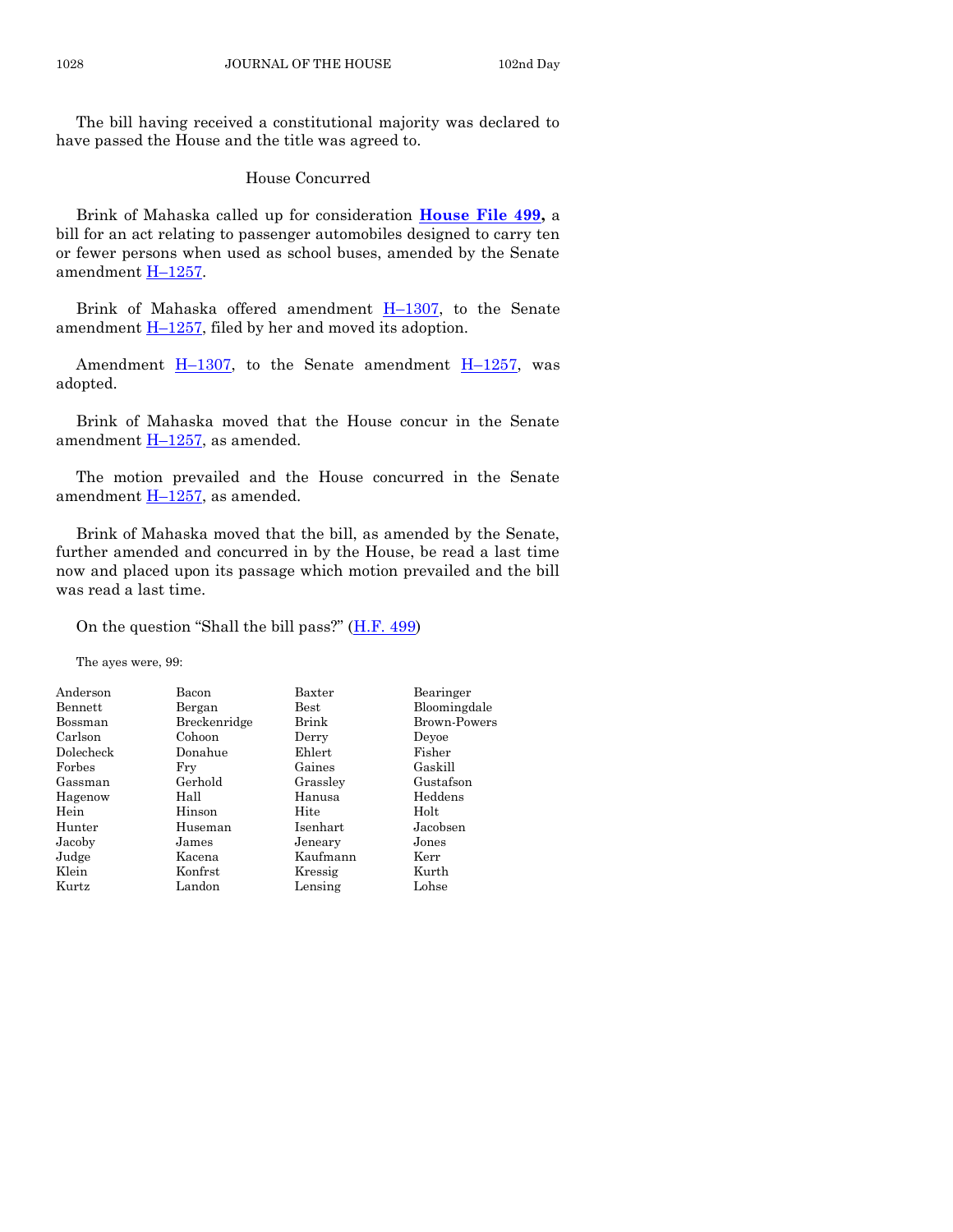| Lundgren  | Mascher        | Matson            | Maxwell           |
|-----------|----------------|-------------------|-------------------|
| McConkey  | McKean         | Meyer, A.         | Meyer, B.         |
| Mitchell  | Mohr           | Mommsen           | Moore             |
| Nielsen   | Oldson         | Olson             | Osmundson         |
| Ourth     | Paustian       | Prichard          | Running-Marquardt |
| Salmon    | Sexton         | Shipley           | Sieck             |
| Smith, M. | Smith, R.      | Sorensen          | Staed             |
| Steckman  | Sunde          | Thede             | Thompson          |
| Thorup    | Upmeyer, Spkr. | Wessel-Kroeschell | Wheeler           |
| Williams  | Wills          | Winckler          | Wolfe             |
| Worthan   | Zumbach        | Windschitl,       |                   |
|           |                | Presiding         |                   |
|           |                |                   |                   |

The nays were, none.

Absent or not voting, 1:

#### Abdul-Samad

The bill having received a constitutional majority was declared to have passed the House and the title, as amended, was agreed to.

Hagenow of Dallas asked and received unanimous consent for the immediate consideration of House Files 420, 477, 771, 782 and Senate Files 337 and, 377.

#### Unfinished Business Calendar

**[House File 420,](https://www.legis.iowa.gov/legislation/BillBook?ga=88&ba=HF420)** a bill for an act relating to a financial literacy requirement under the state's educational standards, was taken up for consideration.

#### [SENATE FILE 139](https://www.legis.iowa.gov/legislation/BillBook?ga=88&ba=SF139) SUBSTITUTED FOR [HOUSE FILE 420](https://www.legis.iowa.gov/legislation/BillBook?ga=88&ba=HF420)

A. Meyer of Webster asked and received unanimous consent to substitute [Senate File 139](https://www.legis.iowa.gov/legislation/BillBook?ga=88&ba=SF139) for [House File 420.](https://www.legis.iowa.gov/legislation/BillBook?ga=88&ba=HF420)

**[Senate File 139,](https://www.legis.iowa.gov/legislation/BillBook?ga=88&ba=SF139)** a bill for an act relating to a financial literacy requirement under the state's educational standards, was taken up for consideration.

A. Meyer of Webster offered amendment  $H-1296$  $H-1296$  filed by Dolecheck of Ringgold and moved its adoption.

Amendment  $H-1296$  $H-1296$  was adopted.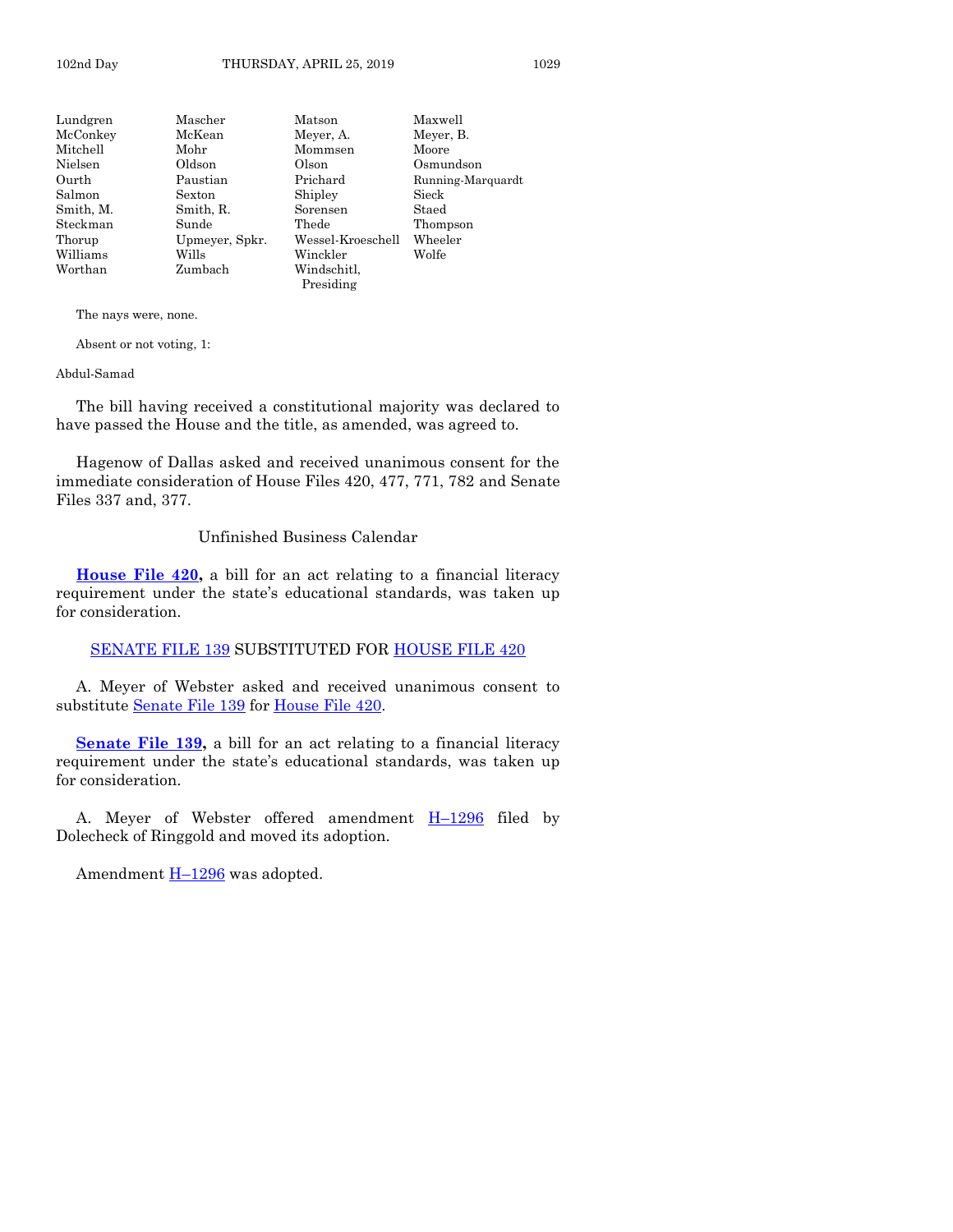A. Meyer of Webster moved that the bill be read a last time now and placed upon its passage which motion prevailed and the bill was read a last time.

On the question "Shall the bill pass?" ([S.F. 139\)](https://www.legis.iowa.gov/legislation/BillBook?ga=88&ba=SF139)

The ayes were, 96:

| Anderson  | Bacon        | Baxter            | Bearinger           |
|-----------|--------------|-------------------|---------------------|
| Bennett   | Bergan       | $_{\rm Best}$     | Bloomingdale        |
| Bossman   | Breckenridge | Brink             | <b>Brown-Powers</b> |
| Carlson   | Cohoon       | Derry             | Devoe               |
| Dolecheck | Donahue      | Ehlert            | Fisher              |
| Forbes    | Fry          | Gaines            | Gaskill             |
| Gassman   | Gerhold      | Grassley          | Gustafson           |
| Hagenow   | Hall         | Hanusa            | Heddens             |
| Hein      | Hinson       | Hite              | Holt                |
| Hunter    | Huseman      | Isenhart          | Jacobsen            |
| Jacoby    | James        | Jeneary           | Jones               |
| Judge     | Kacena       | Kaufmann          | Kerr                |
| Klein     | Konfrst      | Kressig           | Kurth               |
| Kurtz     | Landon       | Lensing           | Lohse               |
| Lundgren  | Mascher      | Matson            | Maxwell             |
| McConkey  | McKean       | Meyer, A.         | Meyer, B.           |
| Mitchell  | Mohr         | Mommsen           | Nielsen             |
| Oldson    | Olson        | Osmundson         | Ourth               |
| Paustian  | Prichard     | Running-Marquardt | Salmon              |
| Sexton    | Sieck        | Smith, M.         | Smith, R.           |
| Sorensen  | Staed        | Steckman          | Sunde               |
| Thede     | Thompson     | Thorup            | Wessel-Kroeschell   |
| Wheeler   | Williams     | Wills             | Winckler            |
| Wolfe     | Worthan      | Zumbach           | Windschitl,         |
|           |              |                   | Presiding           |

The nays were, 2:

Moore Shipley

Absent or not voting, 2:

Abdul-Samad Upmeyer, Spkr.

The bill having received a constitutional majority was declared to have passed the House and the title was agreed to.

**[House File 477,](https://www.legis.iowa.gov/legislation/BillBook?ga=88&ba=HF477)** a bill for an act relating to bioscience-based economic development, the establishment of a bioscience development corporation, and membership on the Iowa innovation council, was taken up for consideration.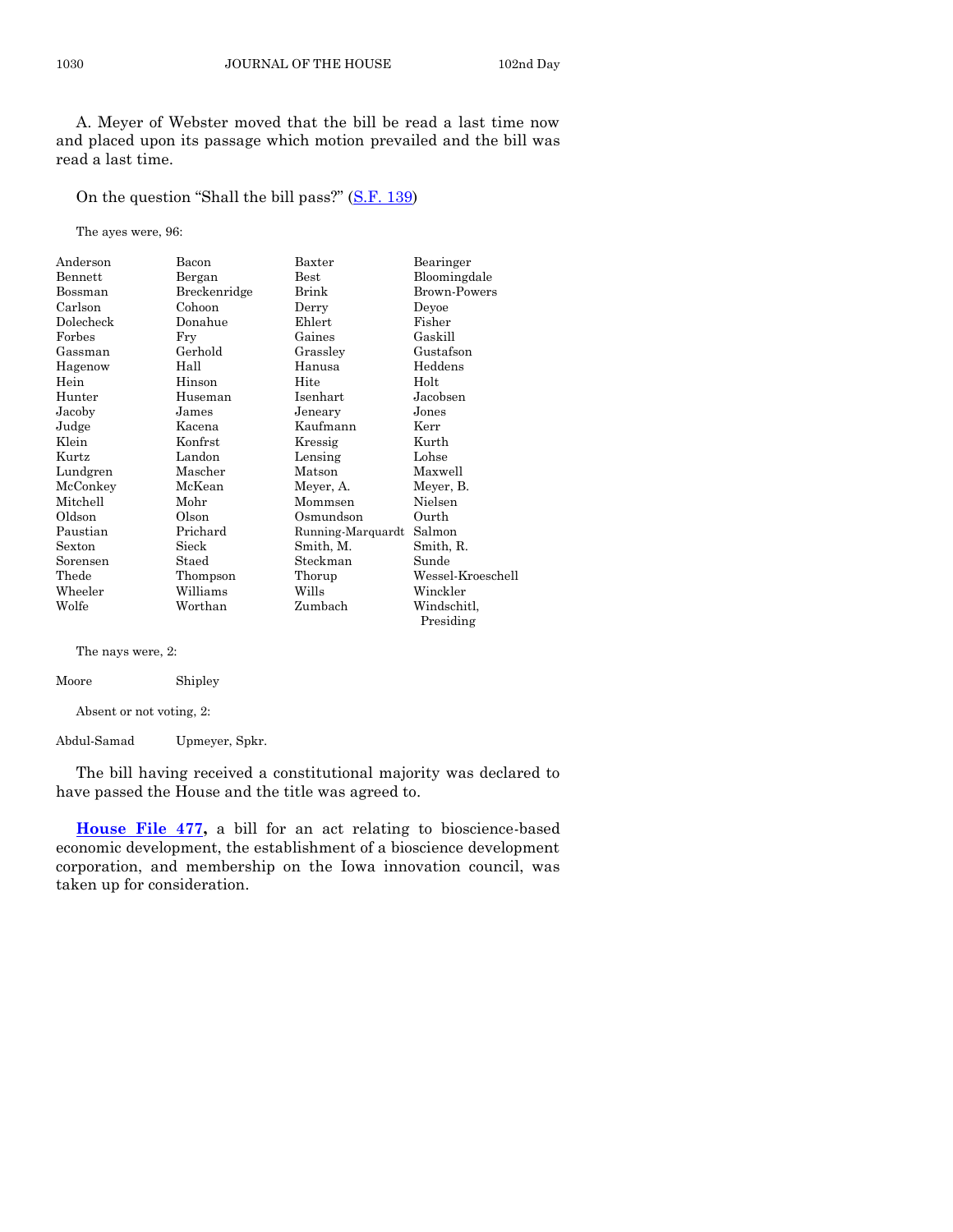#### [SENATE FILE 228](https://www.legis.iowa.gov/legislation/BillBook?ga=88&ba=SF228) SUBSTITUTED FOR [HOUSE FILE 477](https://www.legis.iowa.gov/legislation/BillBook?ga=88&ba=HF477)

Lohse of Polk asked and received unanimous consent to substitute [Senate File 228](https://www.legis.iowa.gov/legislation/BillBook?ga=88&ba=SF228) for [House File 477.](https://www.legis.iowa.gov/legislation/BillBook?ga=88&ba=HF477)

[Senate File 228,](https://www.legis.iowa.gov/legislation/BillBook?ga=88&ba=SF228) a bill for an act relating to bioscience-based economic development, the establishment of a bioscience development corporation, and membership on the Iowa innovation council, was taken up for consideration.

Lohse of Polk moved that the bill be read a last time now and placed upon its passage which motion prevailed and the bill was read a last time.

On the question "Shall the bill pass?" ([S.F. 228\)](https://www.legis.iowa.gov/legislation/BillBook?ga=88&ba=SF228)

The ayes were, 99:

| Anderson       | Bacon          | Baxter            | Bearinger           |
|----------------|----------------|-------------------|---------------------|
| <b>Bennett</b> | Bergan         | $_{\rm Best}$     | Bloomingdale        |
| Bossman        | Breckenridge   | Brink             | <b>Brown-Powers</b> |
| Carlson        | Cohoon         | Derry             | Deyoe               |
| Dolecheck      | Donahue        | Ehlert            | Fisher              |
| Forbes         | Fry            | Gaines            | Gaskill             |
| Gassman        | Gerhold        | Grassley          | Gustafson           |
| Hagenow        | Hall           | Hanusa            | Heddens             |
| Hein           | Hinson         | Hite              | Holt                |
| Hunter         | Huseman        | Isenhart          | Jacobsen            |
| Jacoby         | James          | Jeneary           | Jones               |
| Judge          | Kacena         | Kaufmann          | Kerr                |
| Klein          | Konfrst        | Kressig           | Kurth               |
| Kurtz          | Landon         | Lensing           | Lohse               |
| Lundgren       | Mascher        | Matson            | Maxwell             |
| McConkey       | McKean         | Meyer, A.         | Meyer, B.           |
| Mitchell       | Mohr           | Mommsen           | Moore               |
| Nielsen        | Oldson         | Olson             | Osmundson           |
| Ourth          | Paustian       | Prichard          | Running-Marquardt   |
| Salmon         | Sexton         | Shipley           | Sieck               |
| Smith, M.      | Smith, R.      | Sorensen          | Staed               |
| Steckman       | Sunde          | Thede             | Thompson            |
| Thorup         | Upmeyer, Spkr. | Wessel-Kroeschell | Wheeler             |
| Williams       | Wills          | Winckler          | Wolfe               |
| Worthan        | Zumbach        | Windschitl,       |                     |
|                |                | Presiding         |                     |

The nays were, none.

Absent or not voting, 1:

Abdul-Samad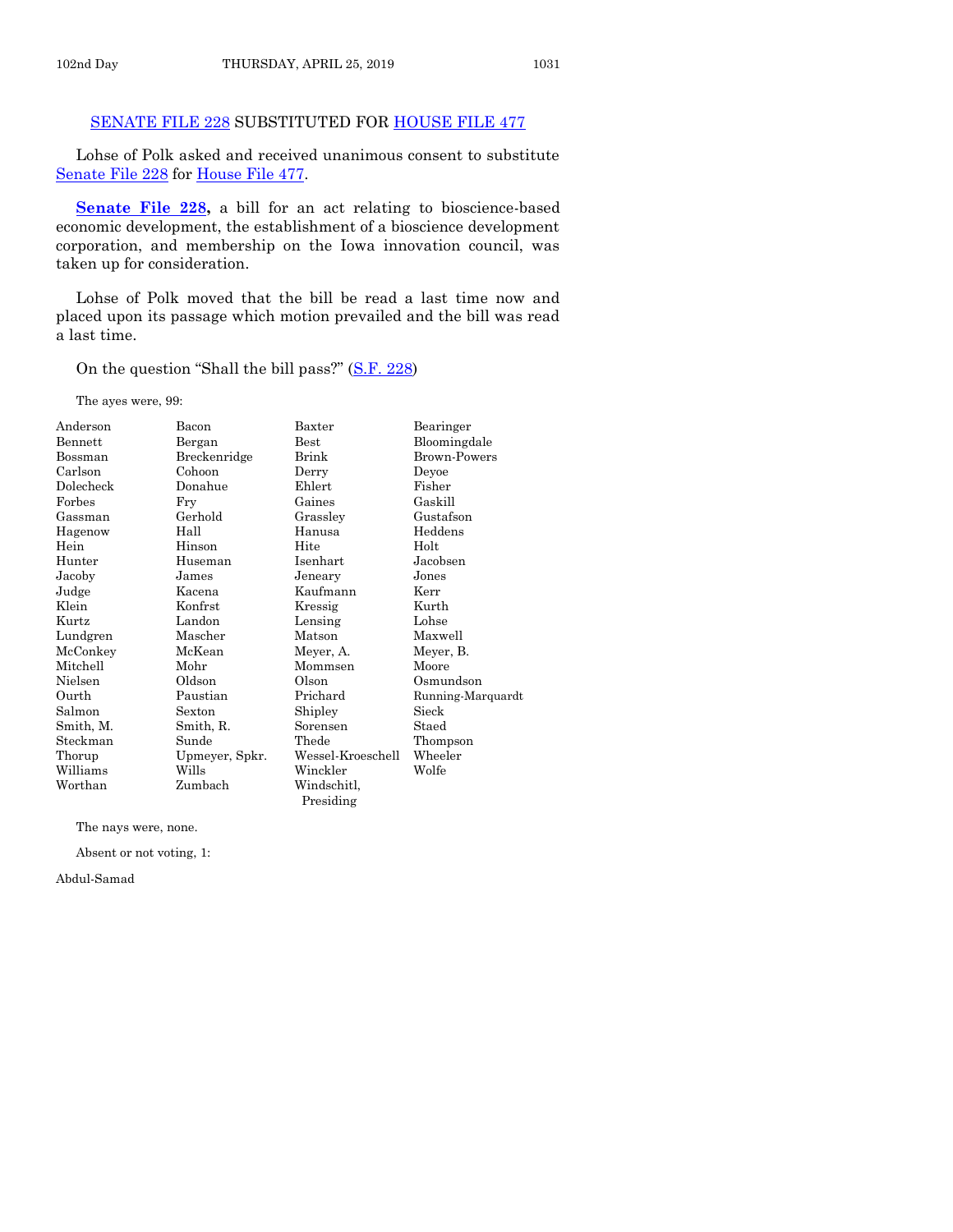**[Senate File 377,](https://www.legis.iowa.gov/legislation/BillBook?ga=88&ba=SF377)** a bill for an act extending immunity from tort liability to certain nonprofit corporations providing emergency response services, with report of committee recommending passage, was taken up for consideration.

Bergan of Winneshiek moved that the bill be read a last time now and placed upon its passage which motion prevailed and the bill was read a last time.

On the question "Shall the bill pass?" ([S.F. 377\)](https://www.legis.iowa.gov/legislation/BillBook?ga=88&ba=SF377)

The ayes were, 98:

| Anderson       | Bacon             | Baxter        | Bearinger           |
|----------------|-------------------|---------------|---------------------|
| <b>Bennett</b> | Bergan            | $_{\rm Best}$ | Bloomingdale        |
| Bossman        | Breckenridge      | Brink         | <b>Brown-Powers</b> |
| Carlson        | Cohoon            | Derry         | Deyoe               |
| Dolecheck      | Donahue           | Ehlert        | Fisher              |
| Forbes         | Fry               | Gaines        | Gaskill             |
| Gassman        | Gerhold           | Grassley      | Gustafson           |
| Hagenow        | Hall              | Hanusa        | Heddens             |
| Hein           | Hinson            | Hite          | Holt                |
| Hunter         | Huseman           | Isenhart      | Jacobsen            |
| Jacoby         | James             | Jeneary       | Jones               |
| Judge          | Kacena            | Kaufmann      | Kerr                |
| Klein          | Konfrst           | Kressig       | Kurth               |
| Kurtz          | Landon            | Lensing       | Lohse               |
| Lundgren       | Mascher           | Matson        | Maxwell             |
| McConkey       | McKean            | Meyer, A.     | Meyer, B.           |
| Mitchell       | Mohr              | Mommsen       | Moore               |
| Nielsen        | Oldson            | Olson         | Osmundson           |
| Ourth          | Paustian          | Prichard      | Running-Marquardt   |
| Salmon         | Sexton            | Shipley       | Sieck               |
| Smith, M.      | Smith, R.         | Sorensen      | Staed               |
| Steckman       | Sunde             | Thede         | Thompson            |
| Thorup         | Wessel-Kroeschell | Wheeler       | Williams            |
| Wills          | Winckler          | Wolfe         | Worthan             |
| Zumbach        | Windschitl.       |               |                     |
|                | Presiding         |               |                     |

The nays were, none.

Absent or not voting, 2:

Abdul-Samad Upmeyer, Spkr.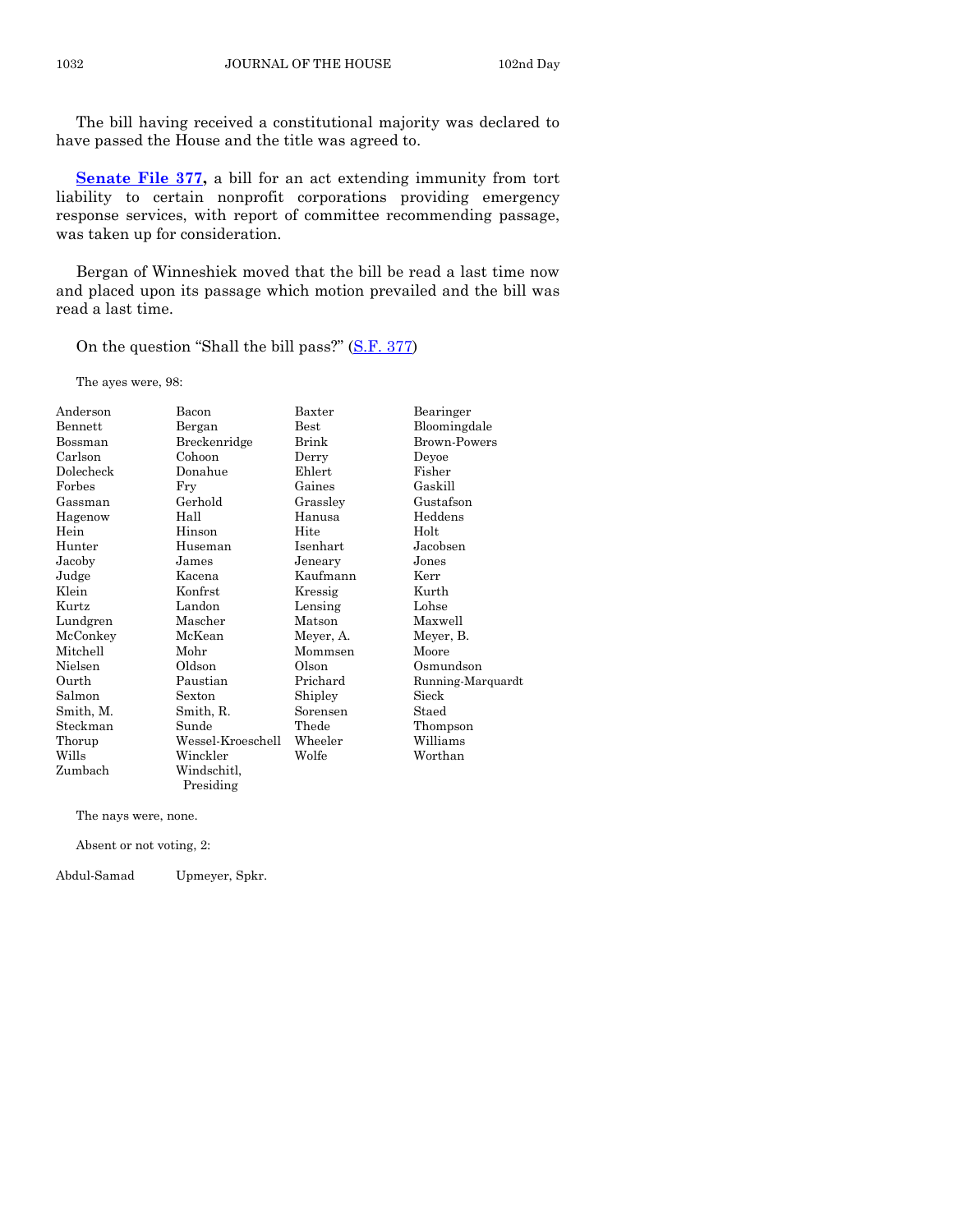**[Senate File 337,](https://www.legis.iowa.gov/legislation/BillBook?ga=88&ba=SF337)** a bill for an act providing for exceptions to the state child labor law, with report of committee recommending passage, was taken up for consideration.

Thompson of Greene moved that the bill be read a last time now and placed upon its passage which motion prevailed and the bill was read a last time.

On the question "Shall the bill pass?" ([S.F. 337\)](https://www.legis.iowa.gov/legislation/BillBook?ga=88&ba=SF337)

The ayes were, 98:

| Anderson  | Bacon             | Baxter        | Bearinger           |
|-----------|-------------------|---------------|---------------------|
| Bennett   | Bergan            | $_{\rm Best}$ | Bloomingdale        |
| Bossman   | Breckenridge      | Brink         | <b>Brown-Powers</b> |
| Carlson   | Cohoon            | Derry         | Deyoe               |
| Dolecheck | Donahue           | Ehlert        | Fisher              |
| Forbes    | Fry               | Gaines        | Gaskill             |
| Gassman   | Gerhold           | Grassley      | Gustafson           |
| Hagenow   | Hall              | Hanusa        | Heddens             |
| Hein      | Hinson            | Hite          | Holt                |
| Hunter    | Huseman           | Isenhart      | Jacobsen            |
| Jacoby    | James             | Jeneary       | Jones               |
| Judge     | Kacena            | Kaufmann      | Kerr                |
| Klein     | Konfrst           | Kressig       | Kurth               |
| Kurtz     | Landon            | Lensing       | Lohse               |
| Lundgren  | Mascher           | Matson        | Maxwell             |
| McConkey  | McKean            | Meyer, A.     | Meyer, B.           |
| Mitchell  | Mohr              | Mommsen       | Moore               |
| Nielsen   | Oldson            | Olson         | Osmundson           |
| Ourth     | Paustian          | Prichard      | Running-Marquardt   |
| Salmon    | Sexton            | Shipley       | Sieck               |
| Smith, M. | Smith, R.         | Sorensen      | Staed               |
| Steckman  | Sunde             | Thede         | Thompson            |
| Thorup    | Wessel-Kroeschell | Wheeler       | Williams            |
| Wills     | Winckler          | Wolfe         | Worthan             |
| Zumbach   | Windschitl,       |               |                     |
|           | Presiding         |               |                     |

The nays were, none.

Absent or not voting, 2:

Abdul-Samad Upmeyer, Spkr.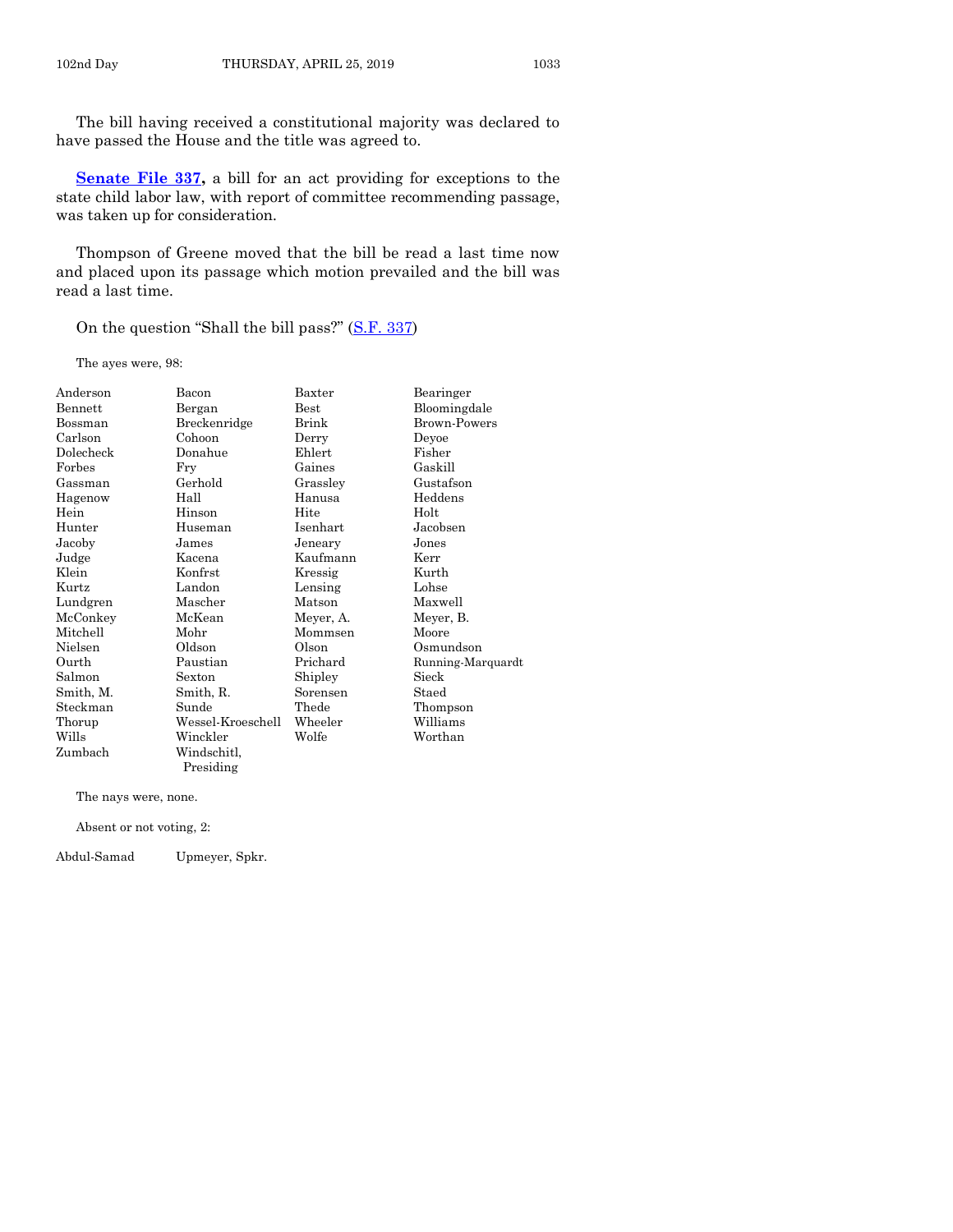Appropriations Calendar

**[House File 782,](https://www.legis.iowa.gov/legislation/BillBook?ga=88&ba=HF782)** a bill for an act making appropriations to the department of public health for the gambling treatment program, was taken up for consideration.

#### [SENATE FILE 632](https://www.legis.iowa.gov/legislation/BillBook?ga=88&ba=SF632) SUBSTITUTED FOR [HOUSE FILE 782](https://www.legis.iowa.gov/legislation/BillBook?ga=88&ba=HF782)

Fry of Clarke asked and received unanimous consent to substitute [Senate File 632](https://www.legis.iowa.gov/legislation/BillBook?ga=88&ba=SF632) for [House File 782.](https://www.legis.iowa.gov/legislation/BillBook?ga=88&ba=HF782)

**[Senate File 632,](https://www.legis.iowa.gov/legislation/BillBook?ga=88&ba=SF632)** a bill for an act making appropriations to the department of public health for the gambling treatment program, was taken up for consideration.

Fry of Clarke moved that the bill be read a last time now and placed upon its passage which motion prevailed and the bill was read a last time.

On the question "Shall the bill pass?" ([S.F. 632\)](https://www.legis.iowa.gov/legislation/BillBook?ga=88&ba=SF632)

The ayes were, 98:

| Anderson  | Bacon        | Baxter    | Bearinger           |
|-----------|--------------|-----------|---------------------|
| Bennett   | Bergan       | Best      | Bloomingdale        |
| Bossman   | Breckenridge | Brink     | <b>Brown-Powers</b> |
| Carlson   | Cohoon       | Derry     | Devoe               |
| Dolecheck | Donahue      | Ehlert    | Fisher              |
| Forbes    | Fry          | Gaines    | Gaskill             |
| Gassman   | Gerhold      | Grassley  | Gustafson           |
| Hagenow   | Hall         | Hanusa    | Heddens             |
| Hein      | Hinson       | Hite      | Holt                |
| Hunter    | Huseman      | Isenhart  | Jacobsen            |
| Jacoby    | James        | Jeneary   | Jones               |
| Judge     | Kacena       | Kaufmann  | Kerr                |
| Klein     | Konfrst      | Kressig   | Kurth               |
| Kurtz     | Landon       | Lensing   | Lohse               |
| Lundgren  | Mascher      | Matson    | Maxwell             |
| McConkey  | McKean       | Meyer, A. | Meyer, B.           |
| Mitchell  | Mohr         | Mommsen   | Moore               |
| Nielsen   | Oldson       | Olson     | Osmundson           |
| Ourth     | Paustian     | Prichard  | Running-Marquardt   |
| Salmon    | Sexton       | Shipley   | Sieck               |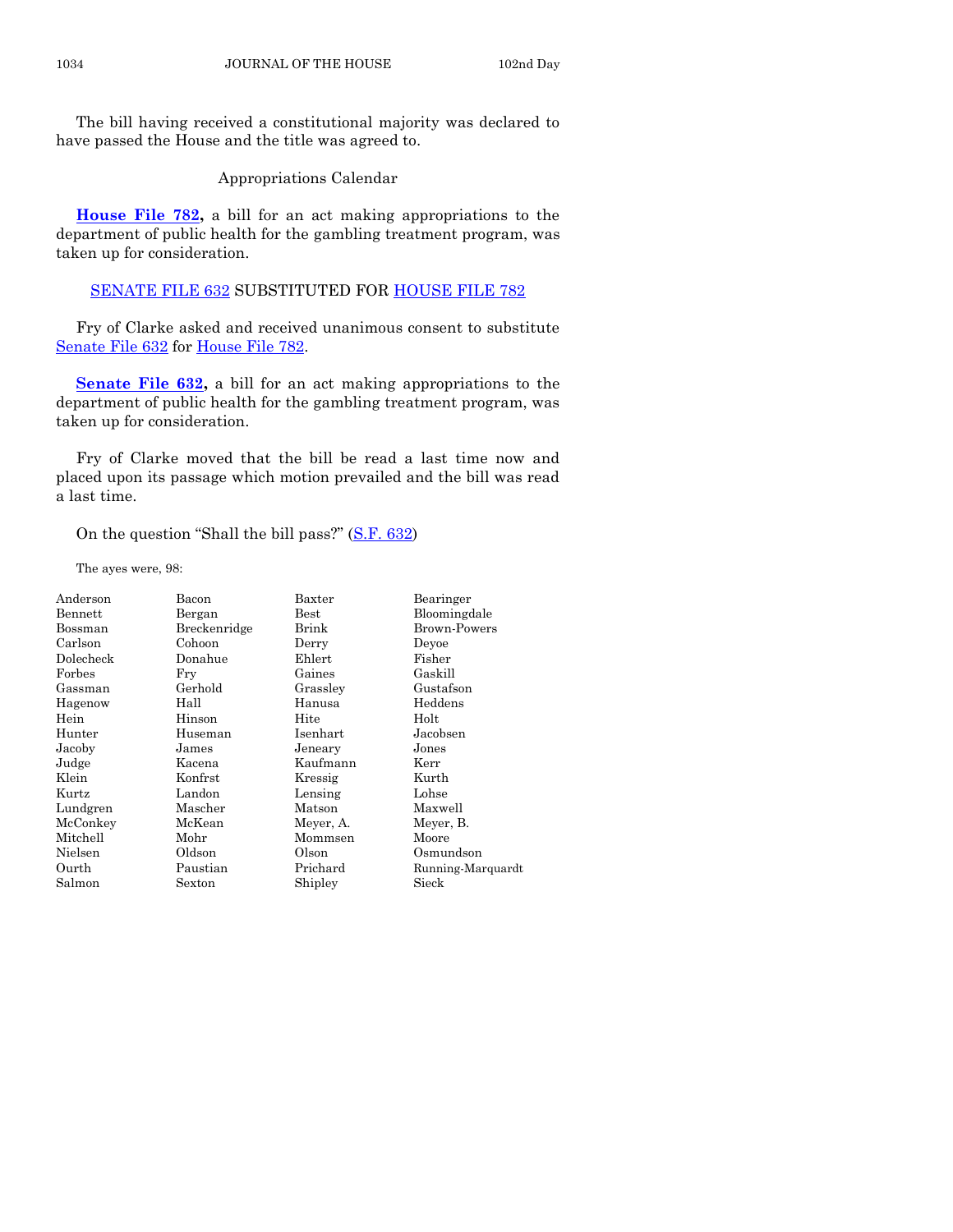| Smith, R.                | Sorensen | Staed    |
|--------------------------|----------|----------|
| Sunde                    | Thede    | Thompson |
| Wessel-Kroeschell        | Wheeler  | Williams |
| Winckler                 | Wolfe    | Worthan  |
| Windschitl.<br>Presiding |          |          |
|                          |          |          |

The nays were, none.

Absent or not voting, 2:

Abdul-Samad Upmeyer, Spkr.

The bill having received a constitutional majority was declared to have passed the House and the title was agreed to.

#### Ways and Means Calendar

**[House File 771,](https://www.legis.iowa.gov/legislation/BillBook?ga=88&ba=HF771)** a bill for an act relating to the child and dependent care and early childhood development tax credits, and including applicability provisions, was taken up for consideration.

Bossman of Woodbury moved that the bill be read a last time now and placed upon its passage which motion prevailed and the bill was read a last time.

On the question "Shall the bill pass?"  $(H.F. 771)$  $(H.F. 771)$ 

The ayes were, 97:

| Bacon        | Baxter        | Bearinger           |
|--------------|---------------|---------------------|
| Bergan       | $_{\rm Best}$ | Bloomingdale        |
| Breckenridge | Brink         | <b>Brown-Powers</b> |
| Cohoon       | Derry         | Devoe               |
| Donahue      | Ehlert        | Fisher              |
| Fry          | Gaines        | Gaskill             |
| Gerhold      | Grassley      | Gustafson           |
| Hall         | Hanusa        | Heddens             |
| Hinson       | Hite          | Holt                |
| Isenhart     | Jacobsen      | Jacoby              |
| Jeneary      | Jones         | Judge               |
| Kaufmann     | Kerr          | Klein               |
| Kressig      | Kurth         | Kurtz               |
| Lensing      | Lohse         | Lundgren            |
| Matson       | Maxwell       | McConkey            |
| Meyer, A.    | Meyer, B.     | Mitchell            |
| Mommsen      | Moore         | Nielsen             |
| Olson        | Osmundson     | Ourth               |
|              |               |                     |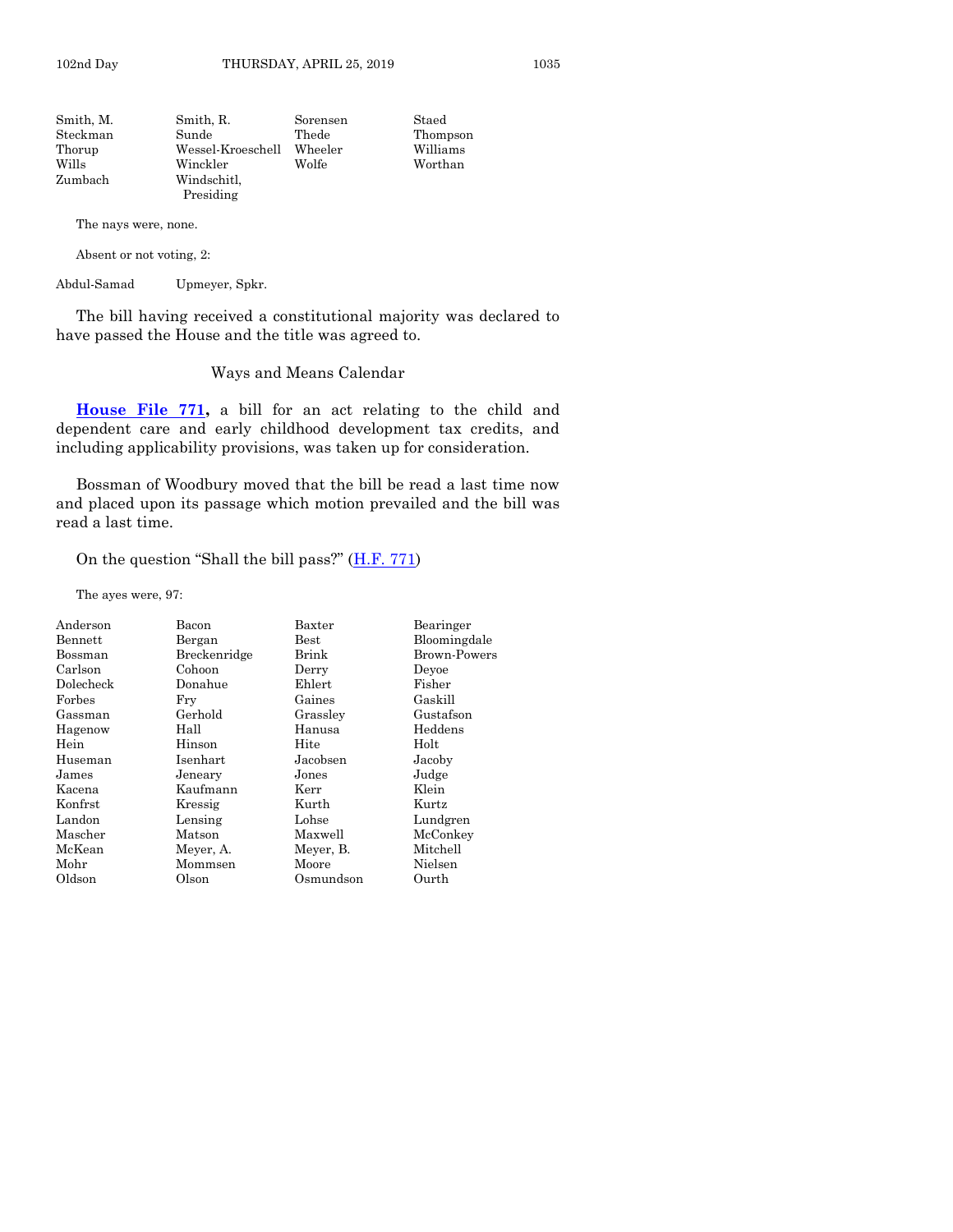| Paustian          | Prichard | Running-Marquardt Salmon |           |
|-------------------|----------|--------------------------|-----------|
| Sexton            | Shipley  | Sieck                    | Smith, M. |
| Smith, R.         | Sorensen | Staed                    | Steckman  |
| Sunde             | Thede    | Thompson                 | Thorup    |
| Wessel-Kroeschell | Wheeler  | Williams                 | Wills     |
| Winckler          | Wolfe    | Worthan                  | Zumbach   |
| Windschitl,       |          |                          |           |

The nays were, 1:

Hunter

Presiding

Absent or not voting, 2:

Abdul-Samad Upmeyer, Spkr.

The bill having received a constitutional majority was declared to have passed the House and the title was agreed to.

#### IMMEDIATE MESSAGES

Hagenow of Dallas asked and received unanimous consent that the following bills be immediately messaged to the Senate: **House Files 499, 546, 604, 692, 707, 743, 769, 771** and **Senate Files 93, 139, 228, 337, 377, 597** and **632.**

The House stood at ease at 4:34 p.m., until the fall of the gavel.

The House resumed session at 5:51 p.m., Windschitl of Harrison in the chair.

#### MESSAGES FROM THE SENATE

The following messages were received from the Senate:

Madam Speaker: I am directed to inform your honorable body that the Senate has on April 25, 2019, concurred in the House amendment and passed the following bill in which the concurrence of the Senate was asked:

[House File 499,](https://www.legis.iowa.gov/legislation/BillBook?ga=88&ba=HF499) a bill for an act relating to passenger automobiles designed to carry ten or fewer persons when used as school buses.

Also: That the Senate has on April 25, 2019, amended and passed the following bill in which the concurrence of the House is asked: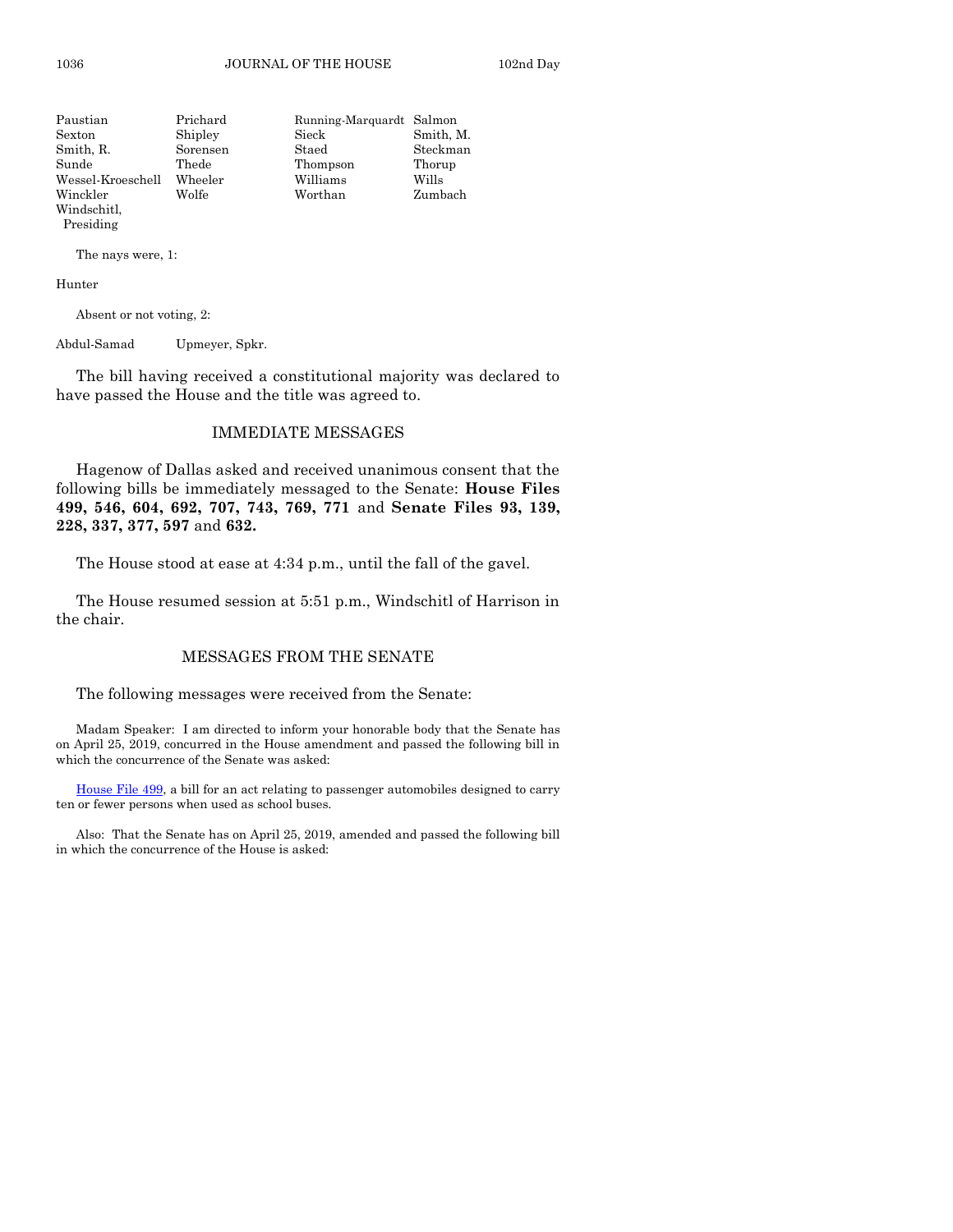[House File 531](https://www.legis.iowa.gov/legislation/BillBook?ga=88&ba=HF531)**,** a bill for an act concerning unemployment insurance and including effective date and applicability provisions.

Also: That the Senate has on April 25, 2019, concurred in the House amendment and passed the following bill in which the concurrence of the Senate was asked:

[House File 692,](https://www.legis.iowa.gov/legislation/BillBook?ga=88&ba=HF692) a bill for an act relating to the tracking and counting of mailed absentee ballots.

Also: That the Senate has on April 25, 2019, passed the following bill in which the concurrence of the Senate was asked:

[House File 694,](https://www.legis.iowa.gov/legislation/BillBook?ga=88&ba=HF694) a bill for an act establishing an emergency medical services personnel licensure interstate compact.

Also: That the Senate has on April 25, 2019, concurred in the House amendment and passed the following bill in which the concurrence of the Senate was asked:

[Senate File 93,](https://www.legis.iowa.gov/legislation/BillBook?ga=88&ba=SF93) a bill for an act relating to abandoned structures and abatement of public nuisances.

Also: That the Senate has on April 25, 2019, concurred in the House amendment and passed the following bill in which the concurrence of the Senate was asked:

[Senate File 139,](https://www.legis.iowa.gov/legislation/BillBook?ga=88&ba=SF139) a bill for an act relating to a financial literacy requirement under the state's educational standards.

Also: That the Senate has on April 25, 2019, concurred in the House amendment and passed the following bill in which the concurrence of the House is asked:

[Senate File 502,](https://www.legis.iowa.gov/legislation/BillBook?ga=88&ba=SF502) a bill for an act relating to disclosures of certain information, including reprisals with respect to employees of a political subdivision of the state and providing information to employees concerning the office of ombudsman.

Also: That the Senate has on April 25, 2019, concurred in the House amendment and passed the following bill in which the concurrence of the Senate was asked:

[Senate File 589,](https://www.legis.iowa.gov/legislation/BillBook?ga=88&ba=SF589) a bill for an act relating to criminal law and procedure including certain related administrative proceedings, providing penalties, and including effective date and applicability provisions.

W. CHARLES SMITHSON, Secretary

#### CONSIDERATION OF BILLS Ways and Means Calendar

**[House File 339,](https://www.legis.iowa.gov/legislation/BillBook?ga=88&ba=HF339)** a bill for an act relating to certain tax credits awarded by the economic development authority for equity investments in qualifying businesses or innovation funds and including effective date provisions, was taken up for consideration.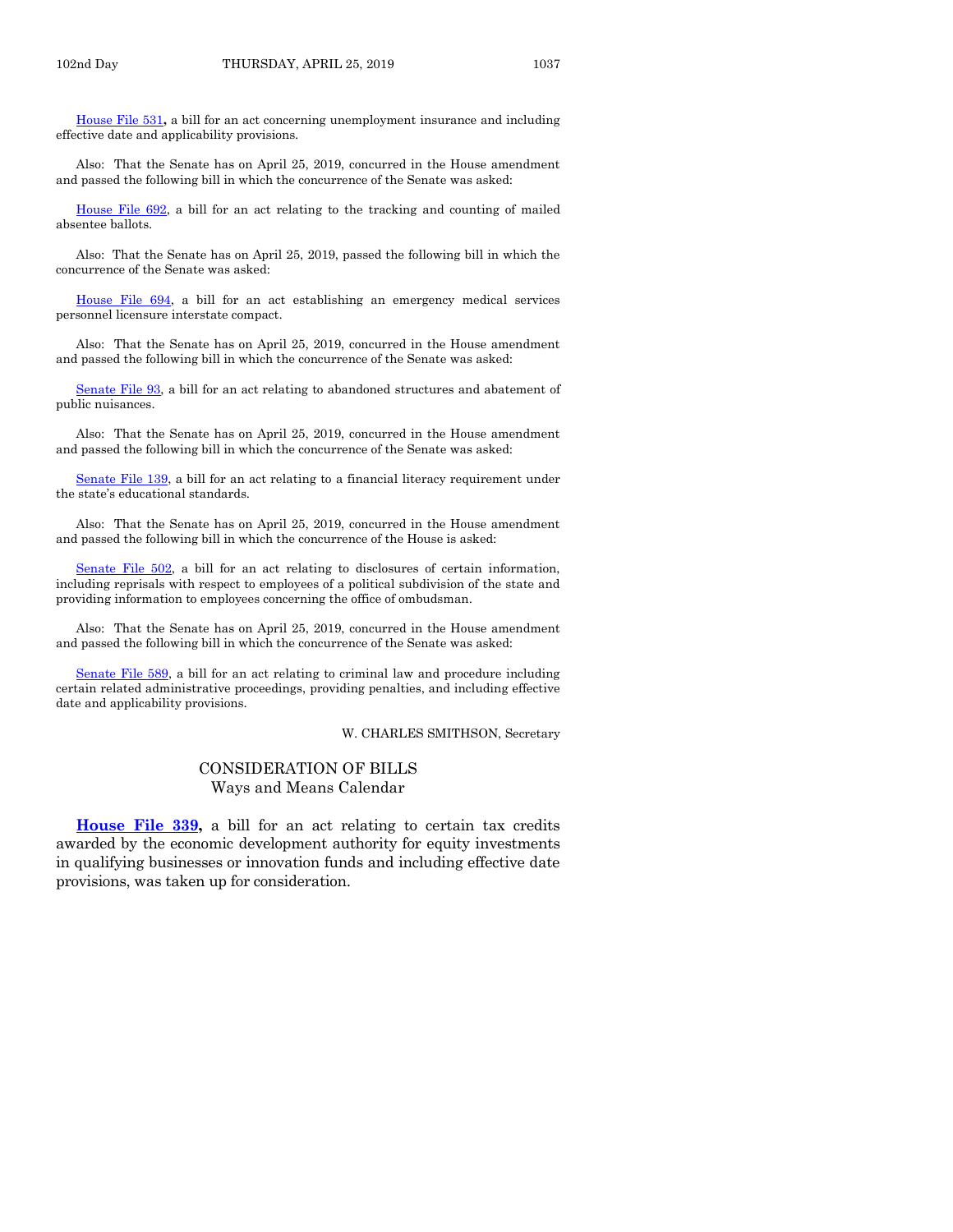Grassley of Butler offered amendment  $H-1310$  $H-1310$  filed by him from the floor and moved its adoption.

Amendment **H**-[1310](https://www.legis.iowa.gov/legislation/BillBook?ga=88&ba=H1310) was adopted.

Carlson of Muscatine moved that the bill be read a last time now and placed upon its passage which motion prevailed and the bill was read a last time.

On the question "Shall the bill pass?" ([H.F. 339\)](https://www.legis.iowa.gov/legislation/BillBook?ga=88&ba=HF339)

The ayes were, 95:

| Anderson          | Bacon     | Baxter            | Bearinger    |
|-------------------|-----------|-------------------|--------------|
| Bennett           | Bergan    | <b>Best</b>       | Bloomingdale |
| Bossman           | Brink     | Brown-Powers      | Carlson      |
| Cohoon            | Derry     | Deyoe             | Dolecheck    |
| Donahue           | Ehlert    | Fisher            | Forbes       |
| Fry               | Gaines    | Gaskill           | Gassman      |
| Gerhold           | Grassley  | Gustafson         | Hagenow      |
| Hall              | Hanusa    | Heddens           | Hein         |
| Hinson            | Hite      | Holt              | Huseman      |
| Isenhart          | Jacobsen  | Jacoby            | James        |
| Jeneary           | Jones     | Judge             | Kacena       |
| Kaufmann          | Kerr      | Klein             | Konfrst      |
| Kressig           | Kurth     | Kurtz             | Landon       |
| Lensing           | Lohse     | Lundgren          | Mascher      |
| Matson            | Maxwell   | McConkey          | McKean       |
| Meyer, A.         | Meyer, B. | Mitchell          | Mohr         |
| Mommsen           | Moore     | Nielsen           | Oldson       |
| Osmundson         | Ourth     | Paustian          | Prichard     |
| Running-Marquardt | Salmon    | Sexton            | Shipley      |
| Sieck             | Smith, M. | Smith, R.         | Sorensen     |
| Staed             | Steckman  | Sunde             | Thede        |
| Thompson          | Thorup    | Wessel-Kroeschell | Wheeler      |
| Williams          | Wills     | Winckler          | Wolfe        |
| Worthan           | Zumbach   | Windschitl,       |              |
|                   |           | Presiding         |              |
| The nays were, 2: |           |                   |              |

| Olson                    |                |
|--------------------------|----------------|
| Absent or not voting, 3: |                |
| Breckenridge             | Upmeyer, Spkr. |
|                          |                |

The bill having received a constitutional majority was declared to have passed the House and the title, as amended, was agreed to.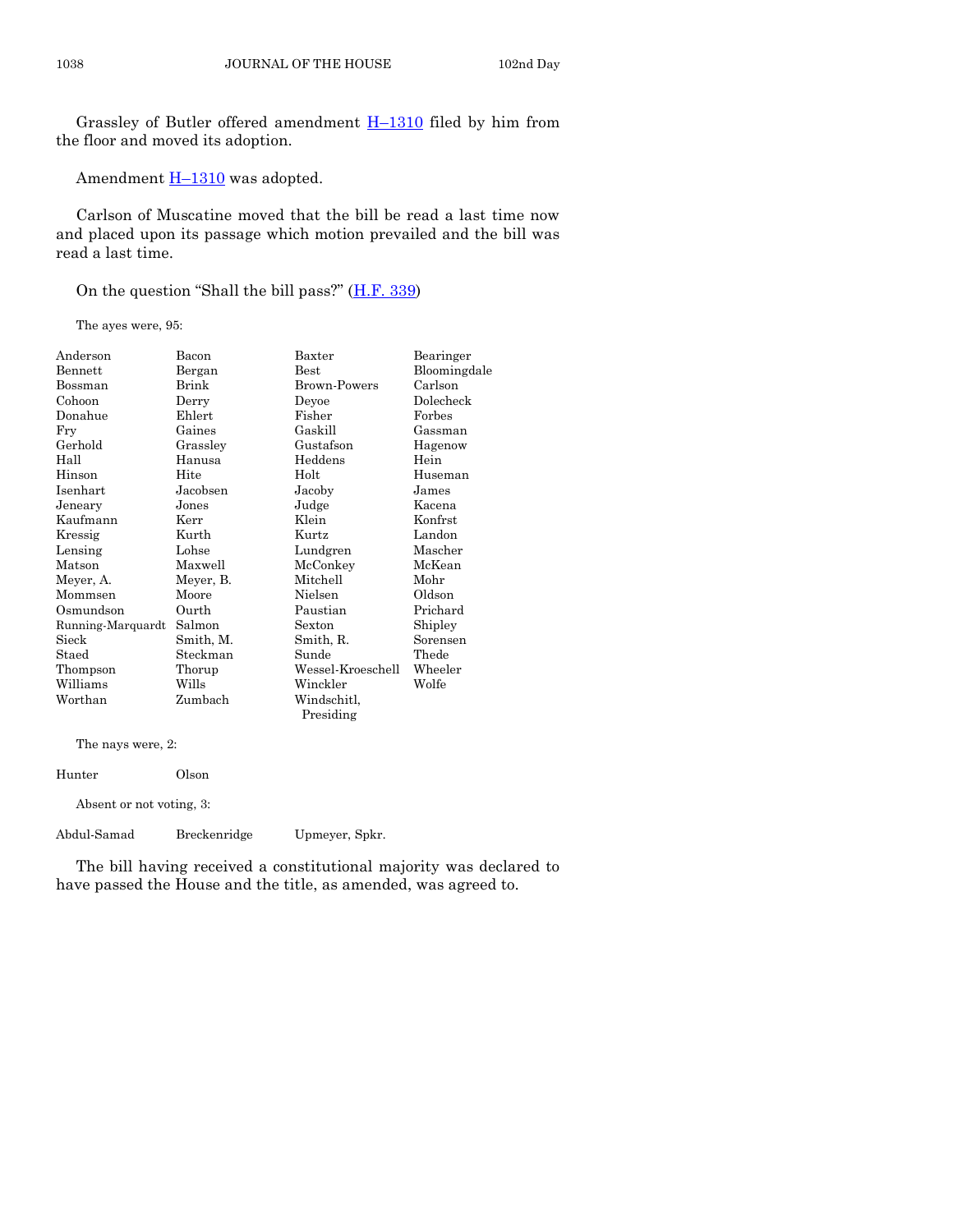**[House File 779,](https://www.legis.iowa.gov/legislation/BillBook?ga=88&ba=HF779)** a bill for an act relating to the administration of the tax and related laws by the department of revenue, including the administration and modification of certain tax credits and refunds, the individual and corporate income taxes, franchise taxes, sales and use taxes, and automobile rental excise taxes, the assessment of property owned by certain long distance telephone companies, establishing a taxation and exemption of computers task force, and providing for other properly related matters, making penalties applicable, and including effective date and retroactive applicability provisions, was taken up for consideration.

Hite of Mahaska offered amendment H-[1309](https://www.legis.iowa.gov/legislation/BillBook?ga=88&ba=H1309) filed by him from the floor.

Bloomingdale of Worth offered amendment H–[1311,](https://www.legis.iowa.gov/legislation/BillBook?ga=88&ba=H1311) to amendment H–[1309,](https://www.legis.iowa.gov/legislation/BillBook?ga=88&ba=H1309) filed by her from the floor and moved its adoption.

Amendment H–[1311,](https://www.legis.iowa.gov/legislation/BillBook?ga=88&ba=H1311) to amendment H–[1309,](https://www.legis.iowa.gov/legislation/BillBook?ga=88&ba=H1309) was adopted.

Hite of Mahaska moved the adoption of amendment H–[1309,](https://www.legis.iowa.gov/legislation/BillBook?ga=88&ba=H1309) as amended.

Amendment H–[1309,](https://www.legis.iowa.gov/legislation/BillBook?ga=88&ba=H1309) as amended, was adopted.

Gaskill of Wapello asked and received unanimous consent to withdraw amendment  $H-1282$  $H-1282$  filed by her on April 23, 2019.

Kressig of Black Hawk offered amendment  $H-1297$  $H-1297$  filed by him.

Hite of Mahaska rose on a point of order that amendment  $H-1297$  $H-1297$ was not germane.

The Speaker ruled the point well taken and amendment  $H-1297$  $H-1297$ not germane.

Kressig of Black Hawk asked for unanimous consent to suspend the rules to consider amendment H–[1297.](https://www.legis.iowa.gov/legislation/BillBook?ga=88&ba=H1297)

Objection was raised.

Kressig of Black Hawk moved to suspend the rules to consider amendment H–[1297.](https://www.legis.iowa.gov/legislation/BillBook?ga=88&ba=H1297)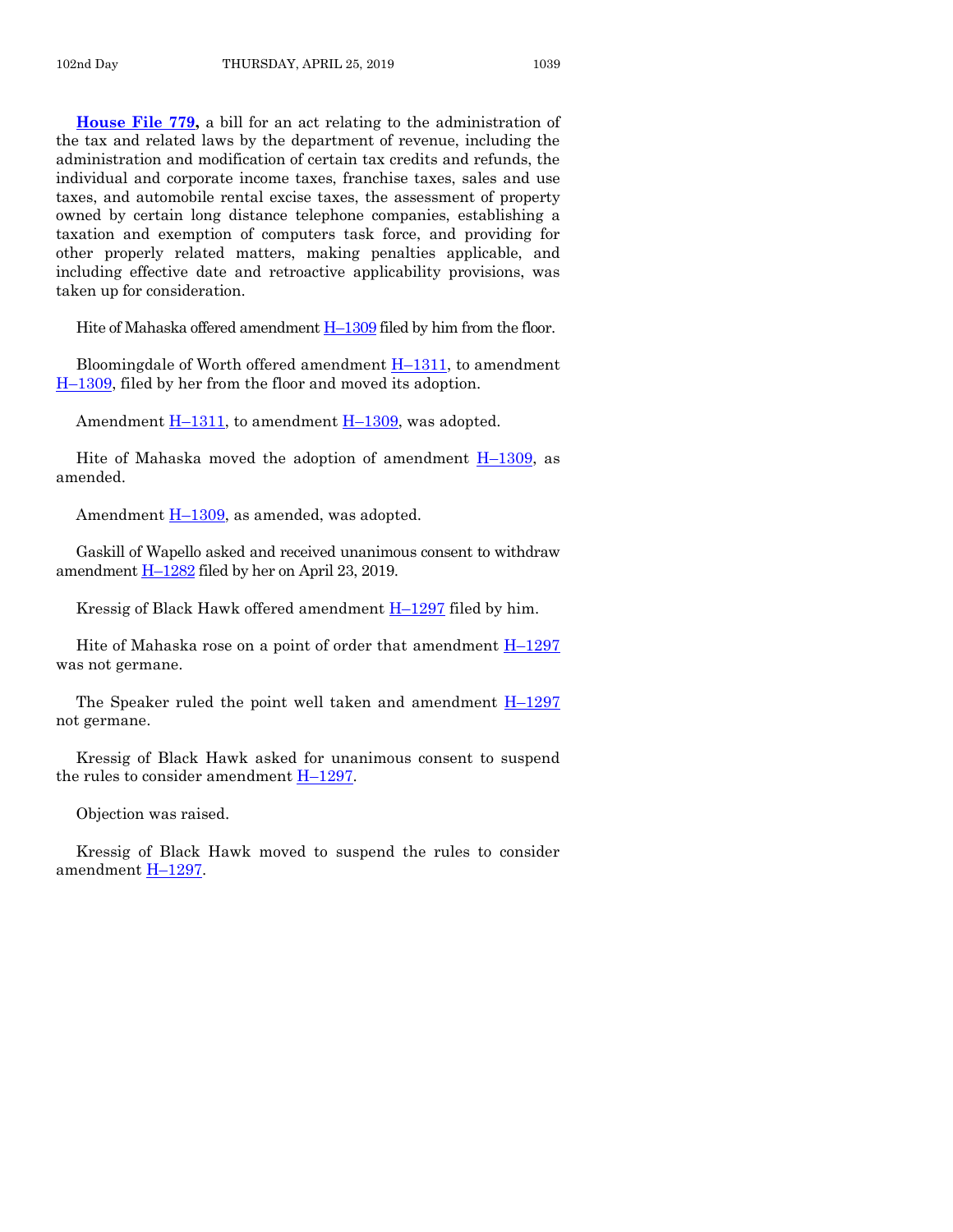Roll call was requested by Kressig of Black Hawk and James of Dubuque.

On the question "Shall the rules be suspended to consider amendment H–[1297?](https://www.legis.iowa.gov/legislation/BillBook?ga=88&ba=H1297)" [\(H.F. 779\)](https://www.legis.iowa.gov/legislation/BillBook?ga=88&ba=HF779)

The ayes were, 46:

| Anderson  | Bearinger | Bennett           | <b>Brown-Powers</b> |
|-----------|-----------|-------------------|---------------------|
| Cohoon    | Derry     | Donahue           | Ehlert              |
| Forbes    | Gaines    | Gaskill           | Hall                |
| Heddens   | Hunter    | Isenhart          | Jacoby              |
| James     | Judge     | Kacena            | Konfrst             |
| Kressig   | Kurth     | Kurtz             | Lensing             |
| Lohse     | Mascher   | Matson            | McConkey            |
| McKean    | Meyer, B. | Nielsen           | Oldson              |
| Olson     | Ourth     | Prichard          | Running-Marquardt   |
| Smith, M. | Smith, R. | Staed             | Steckman            |
| Sunde     | Thede     | Wessel-Kroeschell | Williams            |
| Winckler  | Wolfe     |                   |                     |

The nays were, 52:

| Bacon        | Baxter    | Bergan         | <b>Best</b> |
|--------------|-----------|----------------|-------------|
| Bloomingdale | Bossman   | Brink          | Carlson     |
| Devoe        | Dolecheck | Fisher         | Frv         |
| Gassman      | Gerhold   | Grasslev       | Gustafson   |
| Hagenow      | Hanusa    | Hein           | Hinson      |
| Hite         | Holt      | Huseman        | Jacobsen    |
| Jeneary      | Jones     | Kaufmann       | Kerr        |
| Klein        | Landon    | Lundgren       | Maxwell     |
| Meyer, A.    | Mitchell  | Mohr           | Mommsen     |
| Moore        | Osmundson | Paustian       | Salmon      |
| Sexton       | Shipley   | Sieck          | Sorensen    |
| Thompson     | Thorup    | Upmeyer, Spkr. | Wheeler     |
| Wills        | Worthan   | Zumbach        | Windschitl. |
|              |           |                | Presiding   |

Absent or not voting, 2:

Abdul-Samad Breckenridge

The motion to suspend the rules lost.

Hite of Mahaska moved that the bill be read a last time now and placed upon its passage which motion prevailed and the bill was read a last time.

On the question "Shall the bill pass?" ([H.F. 779\)](https://www.legis.iowa.gov/legislation/BillBook?ga=88&ba=HF779)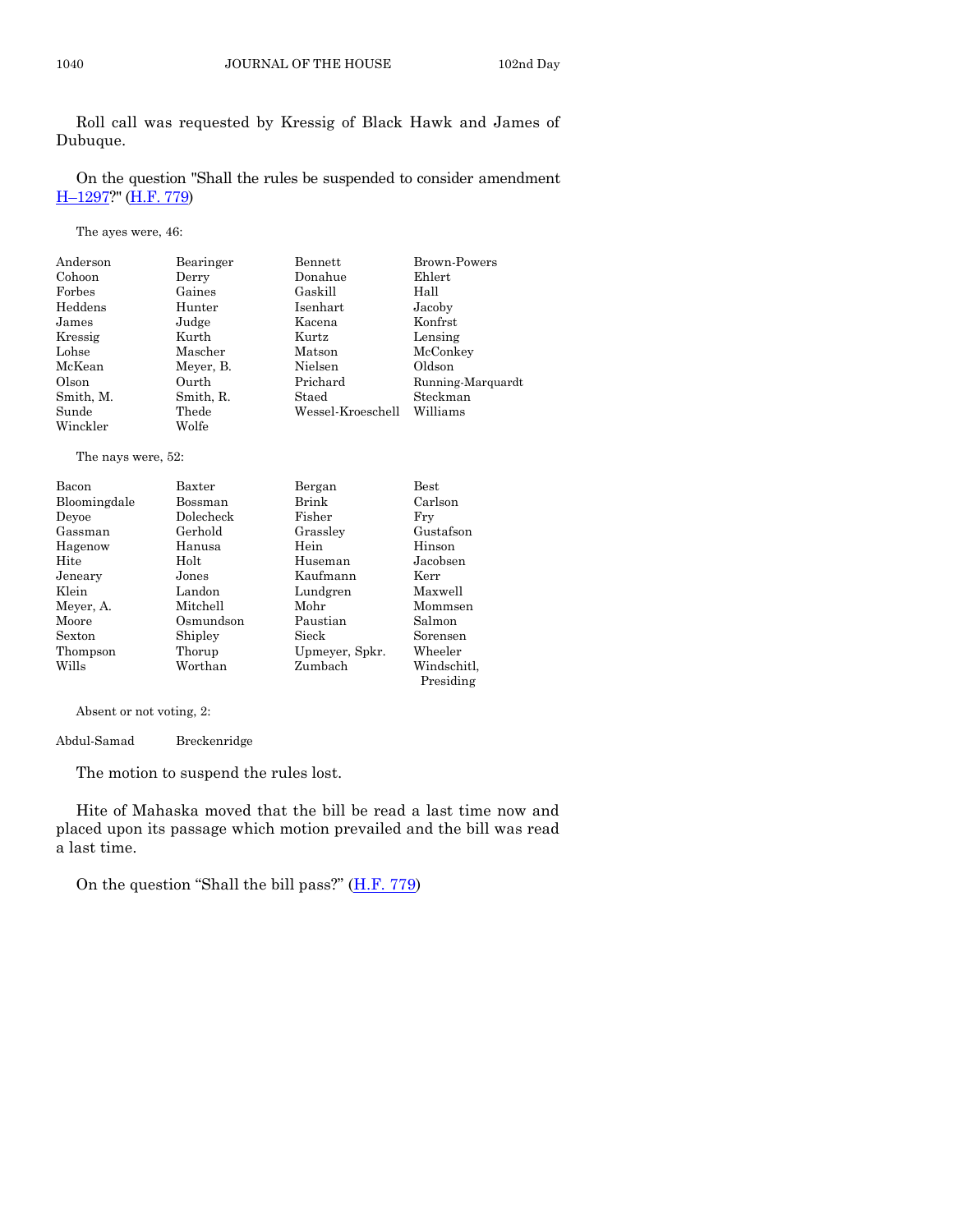The ayes were, 90:

| Bacon             | Baxter       | Bearinger      | Bennett  |
|-------------------|--------------|----------------|----------|
| Bergan            | Best         | Bloomingdale   | Bossman  |
| Brink             | Brown-Powers | Carlson        | Cohoon   |
| Derry             | Deyoe        | Dolecheck      | Donahue  |
| Ehlert            | Fisher       | Forbes         | Fry      |
| Gaines            | Gaskill      | Gassman        | Gerhold  |
| Grassley          | Gustafson    | Hagenow        | Hall     |
| Hanusa            | Heddens      | Hein           | Hinson   |
| Hite              | Holt         | Huseman        | Isenhart |
| Jacobsen          | Jacoby       | James          | Jeneary  |
| Jones             | Judge        | Kacena         | Kaufmann |
| Kerr              | Klein        | Konfrst        | Kressig  |
| Kurtz             | Landon       | Lohse          | Lundgren |
| Mascher           | Matson       | Maxwell        | McConkey |
| McKean            | Meyer, A.    | Meyer, B.      | Mitchell |
| Mohr              | Mommsen      | Moore          | Nielsen  |
| Osmundson         | Ourth        | Paustian       | Prichard |
| Running-Marquardt | Salmon       | Sexton         | Shipley  |
| Sieck             | Smith, M.    | Smith, R.      | Sorensen |
| Staed             | Steckman     | Sunde          | Thede    |
| Thompson          | Thorup       | Upmeyer, Spkr. | Wheeler  |
| Williams          | Wills        | Wolfe          | Worthan  |
| Zumbach           | Windschitl,  |                |          |
|                   | Presiding    |                |          |

The nays were, 8:

| Anderson | Hunter | Kurth                      | Lensing |
|----------|--------|----------------------------|---------|
| Oldson   | Olson  | Wessel-Kroeschell Winckler |         |

Absent or not voting, 2:

Abdul-Samad Breckenridge

The bill having received a constitutional majority was declared to have passed the House and the title, as amended, was agreed to.

#### IMMEDIATE MESSAGES

Hagenow of Dallas asked and received unanimous consent that the following bills be immediately messaged to the Senate: **House Files 339** and **779.**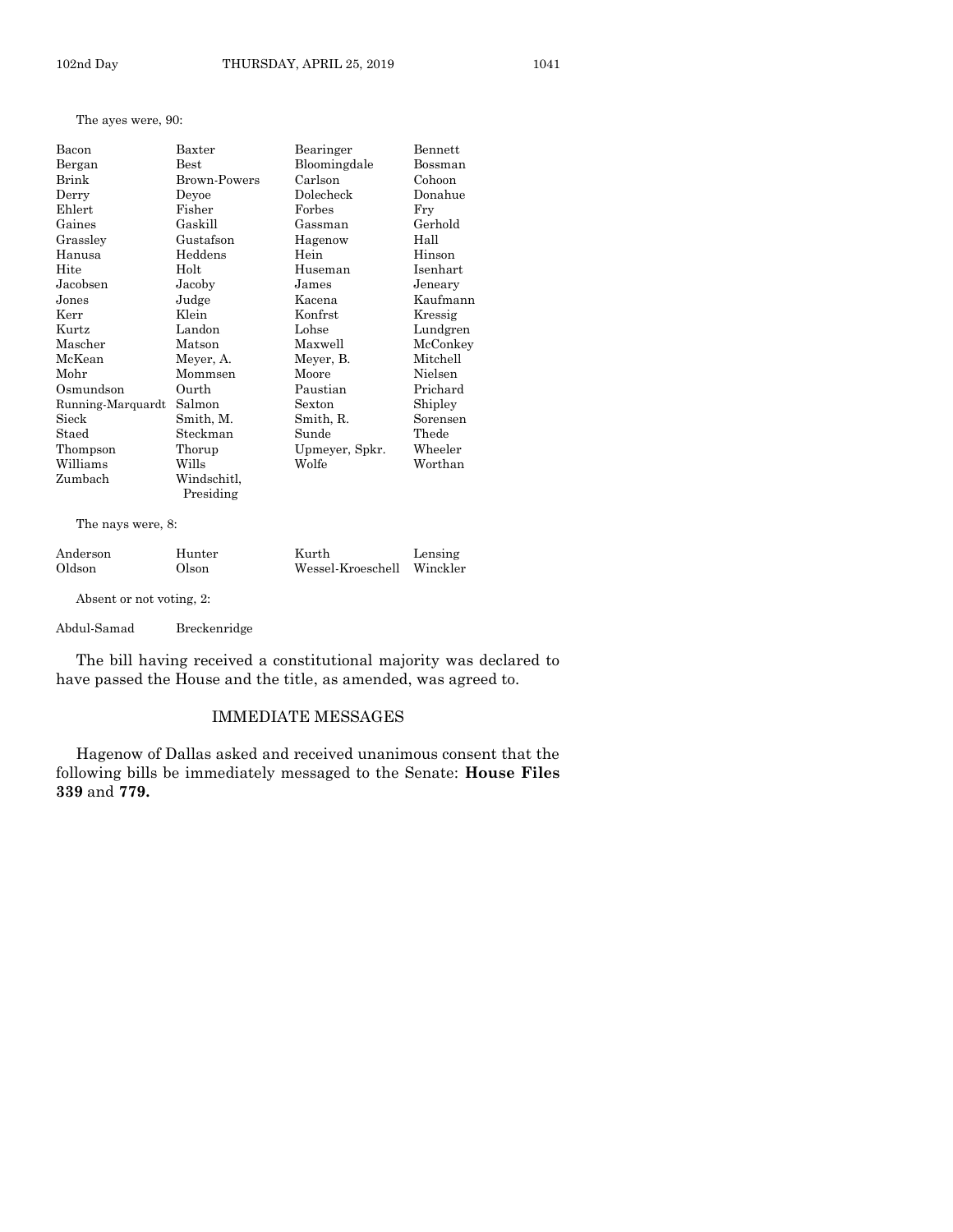### HOUSE FILES WITHDRAWN

Hagenow of Dallas asked and received unanimous consent to withdraw House Files 75, 227, 420, 483, 477, 676, 780 and 782 from further consideration by the House.

#### LEAVE OF ABSENCE

Leave of absence was granted during voting as follows:

Abdul-Samad of Polk Breckenridge of Jasper

#### SUPPLEMENTAL REPORT OF THE COMMITTEE ON ADMINISTRATION AND RULES

April 25, 2019 To: Administration & Rules Committee From: Carmine Boal, Chief Clerk

Pursuant to [Senate Concurrent Resolution 1,](https://www.legis.iowa.gov/legislation/BillBook?ga=88&ba=SCR1) duly adopted, the following is a list of changes for officers and employees of the House:

|                            |                      | Grade-    | Class of |                |
|----------------------------|----------------------|-----------|----------|----------------|
|                            |                      | and       | Appoint- | Effective      |
| Position                   | Name                 | Step      | ment     | Date           |
| Admin. Assist. to Spkr. I  | Colin M. Tadlock     | $29-7$ to | $P-FT$   | $09-21-18$     |
| Admin. Assist. to Spkr. II |                      | $32-6$    |          |                |
| Leg. Comm. Secretary       | Dani L. Boal         | $17-2$ to | S-O      | $01-25-19$     |
|                            |                      | $17-3$    |          |                |
| Leg. Comm. Secretary       | Susan R. Foster      | $18-2$ to | S-O      | $01-25-19$     |
|                            |                      | 18-3      |          |                |
| Leg. Secretary             | Deidre J. Fudge      | $16-1$ to | S-O      | $01-25-19$     |
|                            |                      | $16-2$    |          |                |
| Leg. Secretary             | Betty M. Gustafson   | $16-2$ to | S-O      | $01-25-19$     |
|                            |                      | $16-3$    |          |                |
| Leg. Res. Analyst I        | Alison R. Ver Schuer | $29-7$ to | $P-FT$   | $01-25-19$     |
|                            |                      | 29-8      |          |                |
| Leg. Secretary             | Alyson B. Sorensen   | $16-1$    | S-O      | 02-04-19       |
| Leg. Secretary             | Talynn D. Griggs     | $16-2$ to | S-O      | 02-08-19       |
|                            |                      | $16-3$    |          |                |
| Leg. Secretary             | Stephanie A. Smith   | $16-1$    | S-O      | $02 - 18 - 19$ |
| Leg. Comm. Secretary       | Phyllis M. Toy       | $17-3$ to | S-O      | 02-22-19       |
|                            |                      | $17-4$    |          |                |
| Leg. Secretary             | Emily K. Gengler     | $15-1$    | S-O      | 03-01-19       |
| Leg. Secretary             | Valerie J. Nolte     | $17-1$    | S-O      | 03-04-19       |
| Leg. Secretary             | Bobbi L. Fogle       | $15-1$ to | $S-O$    | 03-08-19       |
|                            |                      | $15-2$    |          |                |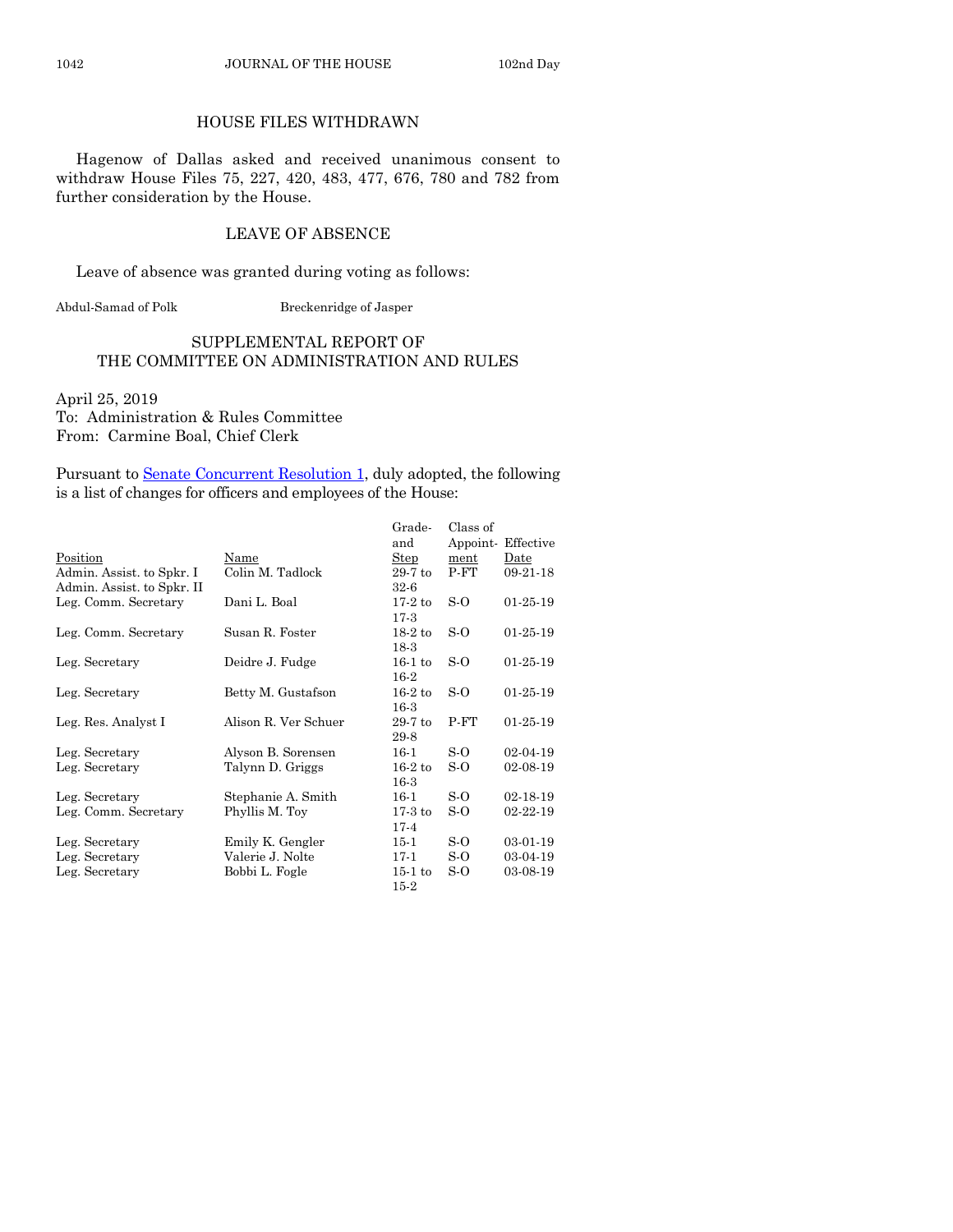|                      |                        | Grade-<br>and       | Class of | Appoint-Effective |
|----------------------|------------------------|---------------------|----------|-------------------|
| Position             | Name                   | Step                | ment     | Date              |
|                      | Matthew L. Wilcox      | $16-1$              | $S-O$    | 03-08-19          |
| Leg. Secretary       |                        |                     | $S-O$    |                   |
| Doorkeeper           | Dennis N. Walsh        | $11-1$ to<br>$11-2$ |          | 03-08-19          |
| Leg. Comm. Secretary | Megan C. Adam          | $17-1$ to           | $S-o$    | 03-22-19          |
|                      |                        | $17-2$              |          |                   |
| Leg. Comm. Secretary | Samantha K. Betz       | $18-1$ to<br>18-2   | $S-o$    | 03-22-19          |
| Leg. Comm. Secretary | David L. Blom          | $17-1$ to           | $S-o$    | 03-22-19          |
|                      |                        | $17-2$              |          |                   |
| Leg. Secretary       | Alexandra J. Boettcher | $17-1$ to           | S-O      | $03 - 22 - 19$    |
|                      |                        | $17-2$              |          |                   |
| Leg. Secretary       | Lyra E. Halsten        | $16-1$ to           | $S-0$    | $03 - 22 - 19$    |
|                      |                        | $16-2$              |          |                   |
| Leg. Comm. Secretary | Angie J. Heartsill     | $18-7$ to           | $S-o$    | 03-22-19          |
|                      |                        | 18-8                |          |                   |
| Leg. Secretary       | John M. Hirl           | $16-1$ to           | S-O      | $03 - 22 - 19$    |
|                      |                        | $16-2$              |          |                   |
| Leg. Secretary       | Willow N. Huber        | $16-1$ to           | $S-O$    | $03 - 22 - 19$    |
|                      |                        | $16-2$              |          |                   |
| Leg. Secretary       | Nicholas W. Miller     | $16-1$ to           | S-O      | 03-22-19          |
|                      |                        | $16-2$              |          |                   |
| Leg. Comm. Secretary | Cole B. Moody          | $18-1$ to           | $S-o$    | $03 - 22 - 19$    |
|                      |                        | $18-2$              |          |                   |
| Leg. Comm. Secretary | Peyton R. Parker       | $17-1$ to           | $S-o$    | 03-22-19          |
|                      |                        | $17-2$              |          |                   |
| Leg. Secretary       | Alexandra M. Paulson   | $16-1$ to           | $S-0$    | $03 - 22 - 19$    |
|                      |                        | $16-2$              |          |                   |
| Leg. Secretary       | Fran D. Smith          | $16-4$ to           | $S-0$    | 04-05-19          |
|                      |                        | $16-5$              |          |                   |
| Leg. Secretary       | Isobel F. Osius        | $16-3$ to           | $S-o$    | 04-19-19          |
|                      |                        | $16-4$              |          |                   |
| Leg. Comm. Secretary | Constance A. McKean    | $17-2$ to           | S-O      | 04-23-19          |
| Leg. Secretary       |                        | $15-2$              |          |                   |
|                      |                        |                     |          |                   |

Pursuant to **Senate Concurrent Resolution 1**, duly adopted, the following is a list of changes for officers and employees of the Joint Senate/House:

|      | Appoint Effective |
|------|-------------------|
| ment | Date              |
| P-FT | $01-25-19$        |
|      |                   |
|      | Class of          |